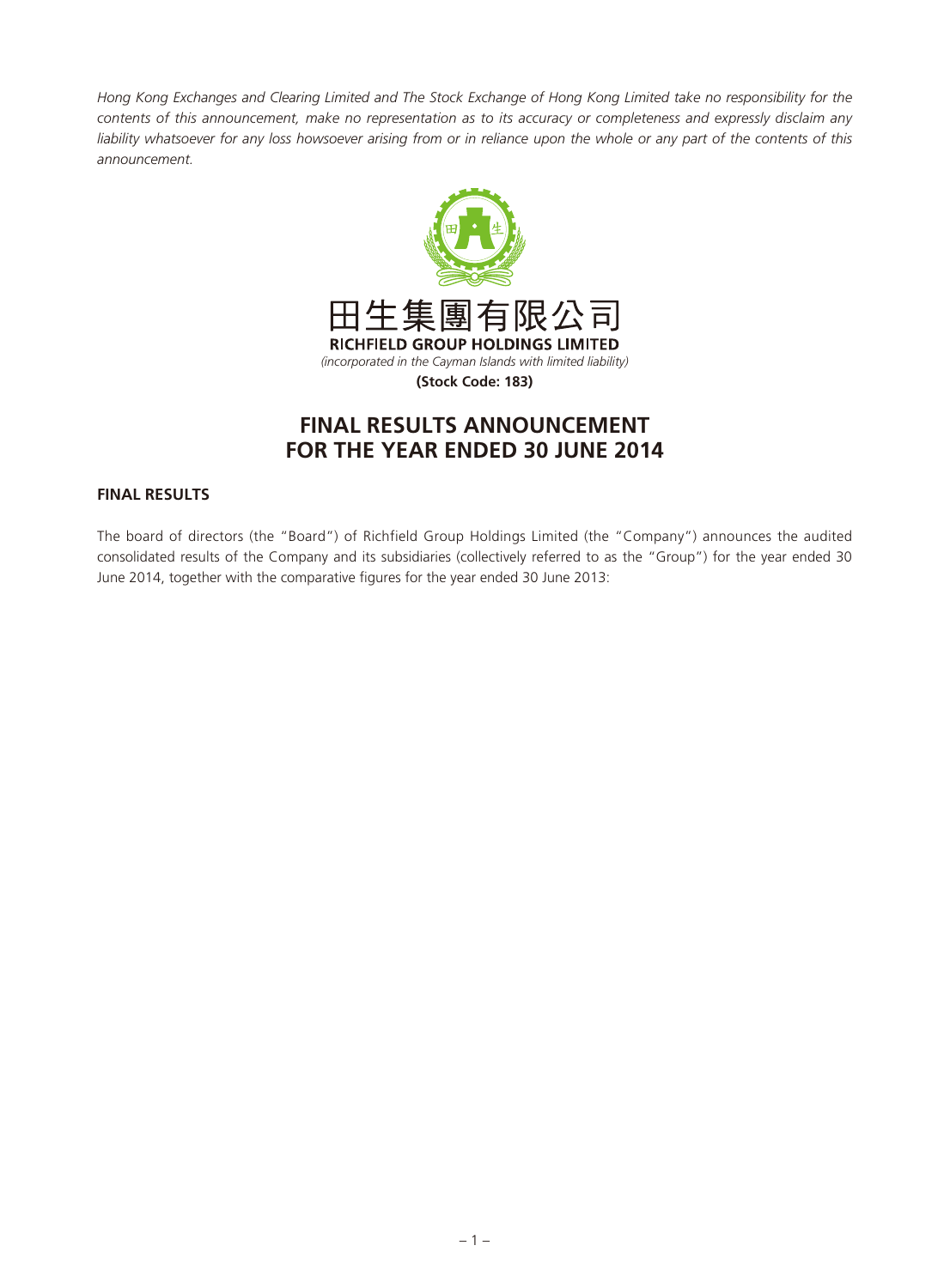# **CONSOLIDATED INCOME STATEMENT**

*For the year ended 30 June 2014*

|                                                             |                | 2014                | 2013            |
|-------------------------------------------------------------|----------------|---------------------|-----------------|
|                                                             | <b>Notes</b>   | <b>HK\$'000</b>     | HK\$'000        |
| Revenue                                                     | $\overline{4}$ | 560,372             | 100,440         |
| Cost of sales                                               |                | (362, 694)          | (37, 840)       |
| <b>Gross profit</b>                                         |                | 197,678             | 62,600          |
| Other income                                                | 5              | 108,948             | 20,883          |
| Selling and distribution expenses                           |                | (3,871)             | (8, 472)        |
| Administrative expenses and other operating expenses        |                | (60, 254)           | (63, 419)       |
| Impairment loss recognised in respect of goodwill           | 10             | (198,000)           | (203,000)       |
| Finance costs                                               |                | (5)                 | (3)             |
| Share of profit of associates                               |                | 104                 | 413             |
| Share of profit of a joint venture                          |                | 106                 | 535             |
| Profit/(Loss) before income tax                             | 6              | 44,706              | (190, 463)      |
| Income tax expense                                          | 7              | (34, 255)           | (4,939)         |
| Profit/(Loss) for the year                                  |                | 10,451              | (195, 402)      |
| Profit/(Loss) for the year attributable to:                 |                |                     |                 |
| Owners of the Company                                       |                | 10,502              | (195, 402)      |
| Non-controlling interests                                   |                | (51)                |                 |
|                                                             |                |                     |                 |
|                                                             |                | 10,451              | (195, 402)      |
| Earnings/(Loss) per share for profit/(loss) attributable to |                |                     |                 |
| owners of the Company during the year                       | 9              |                     |                 |
| Basic and diluted                                           |                | <b>HK 0.30 cent</b> | HK (5.62) cents |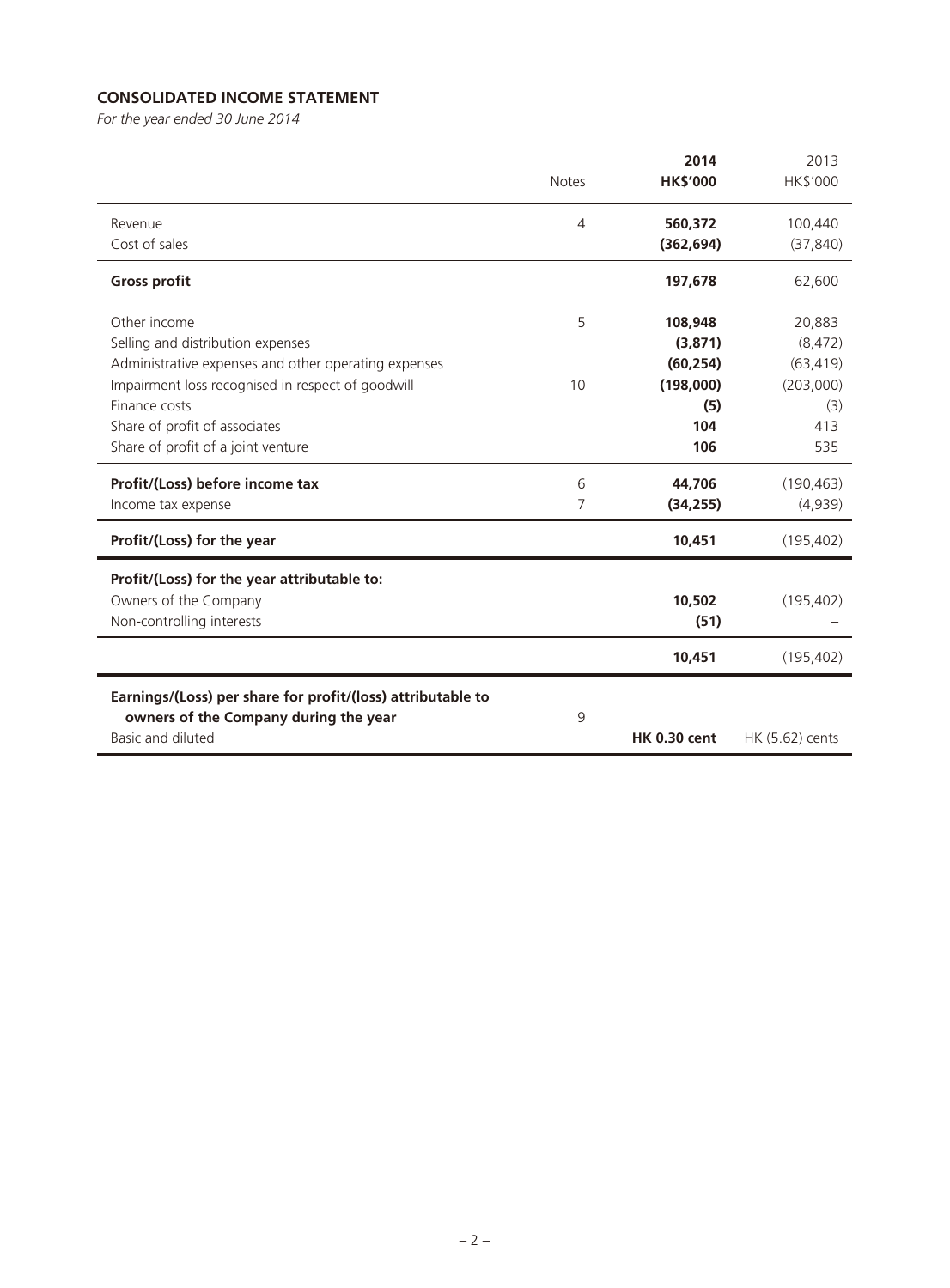# **CONSOLIDATED STATEMENT OF COMPREHENSIVE INCOME**

*For the year ended 30 June 2014*

|                                                                   | 2014<br><b>HK\$'000</b> | 2013<br>HK\$'000 |
|-------------------------------------------------------------------|-------------------------|------------------|
| Profit/(Loss) for the year                                        | 10,451                  | (195, 402)       |
| Other comprehensive income                                        |                         |                  |
| Items that may be reclassified subsequently to profit or loss:    |                         |                  |
| Net fair value gain/(loss) on available-for-sale financial assets | 2,147                   | (756)            |
| Reclassified from equity to profit or loss on significant decline |                         |                  |
| in fair value of available-for-sale financial assets              | 9,865                   |                  |
| Reclassified from equity to profit or loss on disposals of        |                         |                  |
| available-for-sale financial assets                               | (8,667)                 | 9                |
| Exchange differences arising on translation of foreign operations | 6,159                   |                  |
| Other comprehensive income for the year, net of tax               | 9,504                   | (747)            |
| Total comprehensive income for the year                           | 19,955                  | (196, 149)       |
| Total comprehensive income for the year attributable to:          |                         |                  |
| Owners of the Company                                             | 20,006                  | (196, 149)       |
| Non-controlling interests                                         | (51)                    |                  |
|                                                                   | 19,955                  | (196, 149)       |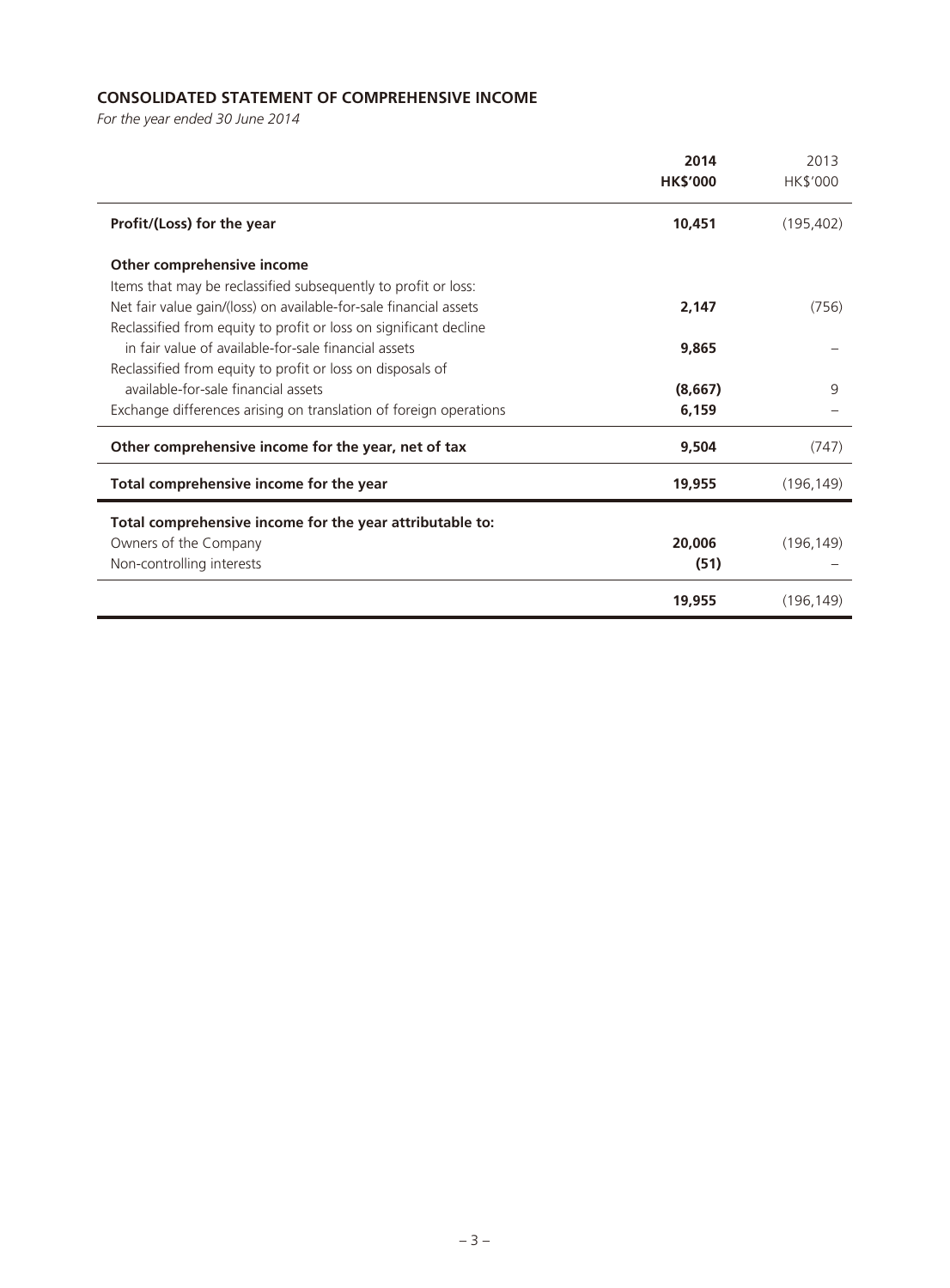# **CONSOLIDATED STATEMENT OF FINANCIAL POSITION**

*As at 30 June 2014*

|                                                                       | <b>Notes</b> | 2014<br><b>HK\$'000</b> | 2013<br>HK\$'000  |
|-----------------------------------------------------------------------|--------------|-------------------------|-------------------|
| <b>ASSETS AND LIABILITIES</b><br><b>Non-current assets</b>            |              |                         |                   |
| Property, plant and equipment                                         |              | 128,489                 | 133,502           |
| Investment properties                                                 |              | 249,000                 | 190,000           |
| Interests in associates                                               |              | 517                     | 413               |
| Amounts due from an associate                                         |              | 4,328                   | 4,401             |
| Interests in a joint venture                                          |              | 640                     | 535               |
| Amounts due from a joint venture<br>Goodwill                          | 10           | 4,526                   | 4,631             |
| Available-for-sale financial assets                                   |              | 73,000<br>75,575        | 271,000<br>90,676 |
|                                                                       |              |                         |                   |
|                                                                       |              | 536,075                 | 695,158           |
| <b>Current assets</b>                                                 |              |                         |                   |
| Amounts due from associates<br>Available-for-sale financial assets    |              | 99,814                  | 68,014            |
| Properties held for trading                                           |              | 25,178<br>50,122        | 73,075            |
| Properties under development                                          |              | 444,444                 | 745,485           |
| Trade receivables                                                     | 11           | 16,054                  | 58,673            |
| Prepayments, deposits and other receivables                           |              | 15,443                  | 10,718            |
| Financial assets at fair value through profit or loss                 |              | 1,372                   | 607               |
| Cash and bank balances                                                |              | 734,053                 | 242,013           |
| Restricted bank deposits                                              |              | 111,022                 | 112,095           |
|                                                                       |              | 1,497,502               | 1,310,680         |
| <b>Current liabilities</b>                                            |              |                         |                   |
| Accrued expenses and other payables                                   |              | 127,642                 | 137,428           |
| Borrowings                                                            |              | 130,752                 | 136,015           |
| Finance lease liabilities                                             |              | 432                     | 384               |
| Amount due to non-controlling shareholder<br>Provision for income tax |              | 218,603<br>36,051       | 3,113             |
|                                                                       |              |                         |                   |
|                                                                       |              | 513,480                 | 276,940           |
| <b>Net current assets</b>                                             |              | 984,022                 | 1,033,740         |
| <b>Total assets less current liabilities</b>                          |              | 1,520,097               | 1,728,898         |
| <b>Non-current liabilities</b>                                        |              |                         |                   |
| Borrowings                                                            |              |                         | 234,000           |
| Finance lease liabilities                                             |              | 1,404                   | 1,836             |
| Deferred tax liabilities                                              |              | 365                     | 616               |
|                                                                       |              | 1,769                   | 236,452           |
| <b>Net assets</b>                                                     |              | 1,518,328               | 1,492,446         |
| <b>EQUITY</b>                                                         |              |                         |                   |
| Share capital                                                         |              | 34,785                  | 34,785            |
| Reserves                                                              |              | 1,483,602               | 1,457,661         |
| Equity attributable to owners of the Company                          |              | 1,518,387               | 1,492,446         |
| <b>Non-controlling interests</b>                                      |              | (59)                    |                   |
| <b>Total equity</b>                                                   |              | 1,518,328               | 1,492,446         |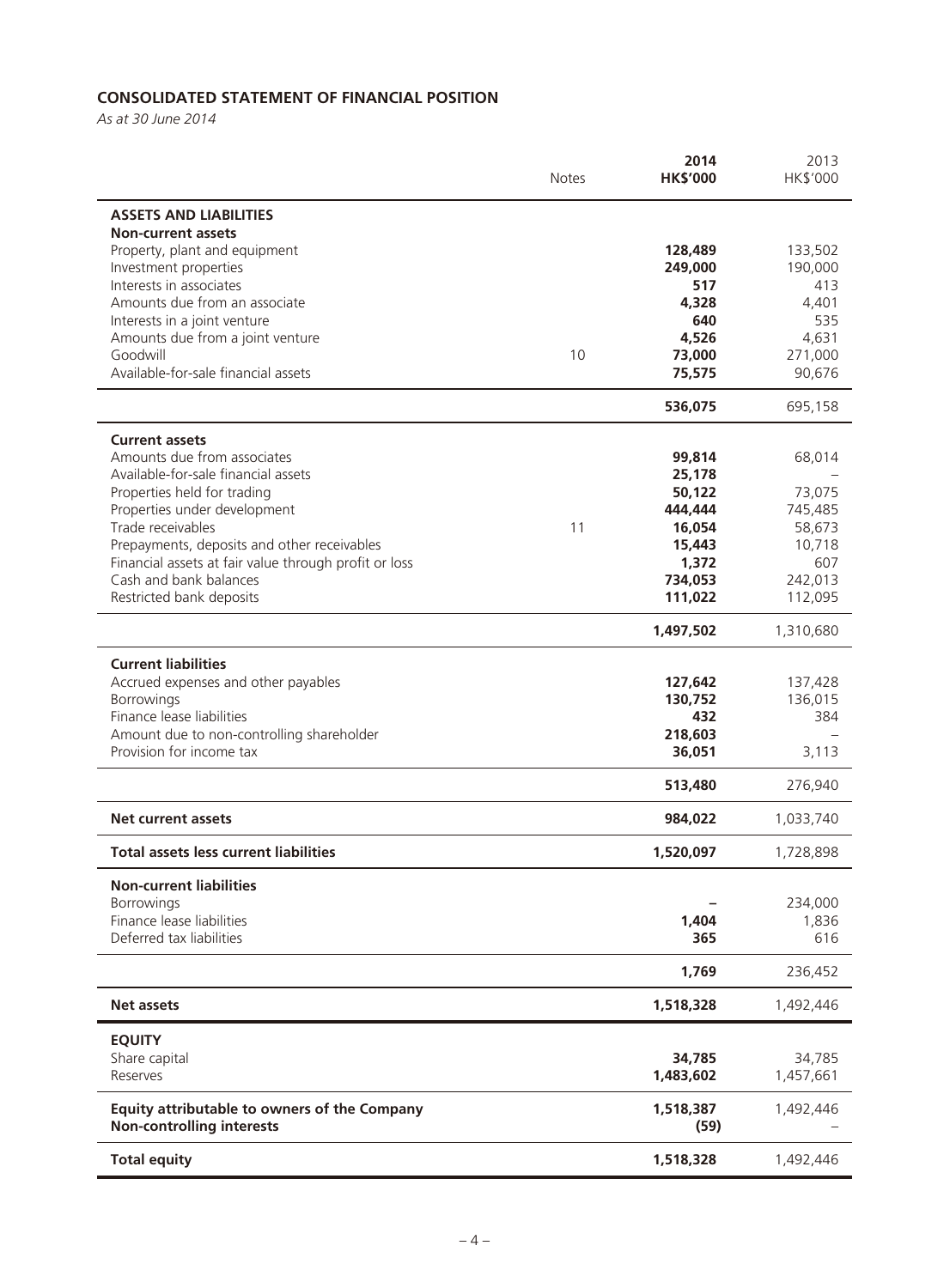# **CONSOLIDATED STATEMENT OF CHANGES IN EQUITY**

*For the year ended 30 June 2014*

|                                                                                                                                                   |                              |                                         |                                           |                                       |                                               | Equity attributable to owners of the Company |                                            |                                           |                   |                                              |                             |
|---------------------------------------------------------------------------------------------------------------------------------------------------|------------------------------|-----------------------------------------|-------------------------------------------|---------------------------------------|-----------------------------------------------|----------------------------------------------|--------------------------------------------|-------------------------------------------|-------------------|----------------------------------------------|-----------------------------|
|                                                                                                                                                   | Share<br>capital<br>HK\$'000 | Share<br>premium<br>account<br>HK\$'000 | Proposed<br>final<br>dividend<br>HK\$'000 | Translation<br>reserve<br>HK\$'000    | Share-based<br>payment<br>reserve<br>HK\$'000 | Revaluation<br>reserve<br>HK\$'000           | Other<br>reserve<br>HK\$'000               | Retained<br>profits<br>HK\$'000           | Total<br>HK\$'000 | Non-<br>controlling<br>interests<br>HK\$'000 | Total<br>equity<br>HK\$'000 |
| At 1 July 2012                                                                                                                                    | 34,785                       | 1,274,759                               | 9,983                                     | ÷                                     | 8,094                                         | 5,892                                        | $\overline{a}$                             | 361,560                                   | 1,695,073         |                                              | 1,695,073                   |
| 2012 final dividend paid (note 8(b))<br>Equity-settled share-based payments<br>Cancellation of share options                                      |                              | $\overline{a}$                          | (9,983)<br>$\overline{a}$                 | ÷<br>$\overline{a}$<br>$\overline{a}$ | 3,505<br>(5, 296)                             | $\overline{a}$                               | $\overline{a}$<br>$\overline{\phantom{0}}$ | $\overline{a}$<br>$\overline{a}$<br>5,296 | (9,983)<br>3,505  | $\overline{a}$<br>$\overline{a}$             | (9,983)<br>3,505            |
| Transactions with owners                                                                                                                          | $\overline{a}$               | $\overline{\phantom{a}}$                | (9,983)                                   | $\overline{a}$                        | (1,791)                                       |                                              | $\overline{a}$                             | 5,296                                     | (6, 478)          | $\overline{a}$                               | (6, 478)                    |
| Loss for the year<br>Other comprehensive income:                                                                                                  |                              |                                         |                                           |                                       |                                               |                                              |                                            | (195, 402)                                | (195, 402)        |                                              | (195, 402)                  |
| Net fair value loss on available-for-sale<br>financial assets<br>Reclassified from equity to profit or loss<br>on disposals of available-for-sale |                              |                                         |                                           |                                       |                                               | (756)                                        |                                            |                                           | (756)             |                                              | (756)                       |
| financial assets                                                                                                                                  |                              |                                         |                                           |                                       |                                               | 9                                            |                                            |                                           | 9                 |                                              | 9                           |
| Total comprehensive income for the year                                                                                                           |                              |                                         |                                           |                                       | -                                             | (747)                                        | $\overline{\phantom{a}}$                   | (195, 402)                                | (196, 149)        | $\qquad \qquad -$                            | (196, 149)                  |
| At 30 June 2013 and 1 July 2013                                                                                                                   | 34,785                       | 1,274,759                               |                                           |                                       | 6,303                                         | 5,145                                        |                                            | 171,454                                   | 1,492,446         |                                              | 1,492,446                   |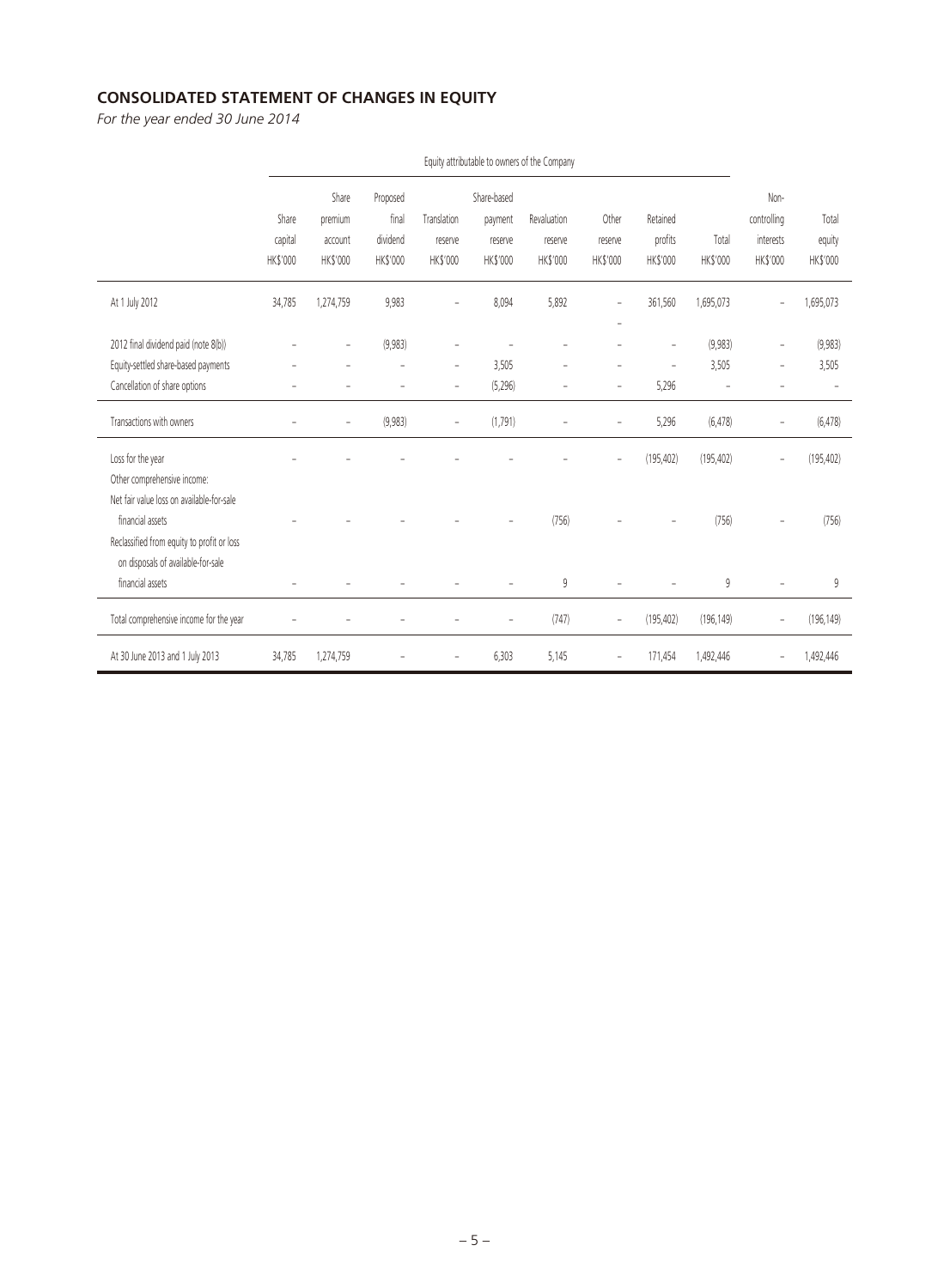|                                                                                                                              | Share<br>capital<br><b>HK\$'000</b> | Share<br>premium<br>account<br><b>HK\$'000</b> | Proposed<br>final<br>dividend<br><b>HK\$'000</b> | <b>Translation</b><br>reserve<br><b>HK\$'000</b> | Share-<br>based<br>payment<br>reserve<br><b>HK\$'000</b> | <b>Revaluation</b><br>reserve<br><b>HK\$'000</b> | Other<br>reserve<br><b>HK\$'000</b> | Retained<br>profits<br><b>HK\$'000</b> | Total<br><b>HK\$'000</b> | Non-<br>controlling<br>interests<br><b>HK\$'000</b> | Total<br>equity<br><b>HK\$'000</b> |
|------------------------------------------------------------------------------------------------------------------------------|-------------------------------------|------------------------------------------------|--------------------------------------------------|--------------------------------------------------|----------------------------------------------------------|--------------------------------------------------|-------------------------------------|----------------------------------------|--------------------------|-----------------------------------------------------|------------------------------------|
| At 1 July 2013                                                                                                               | 34,785                              | 1,274,759                                      |                                                  |                                                  | 6,303                                                    | 5,145                                            |                                     | 171,454                                | 1,492,446                |                                                     | 1,492,446                          |
| Equity-settled share-based payments<br>Disposal of interests in subsidiaries that does                                       |                                     |                                                |                                                  |                                                  | 2,938                                                    |                                                  |                                     |                                        | 2,938                    | $\overline{a}$                                      | 2,938                              |
| not result in loss of control<br>Expenses directly attributable to the disposal                                              |                                     |                                                |                                                  |                                                  |                                                          |                                                  | 7,361                               |                                        | 7,361                    | (8)                                                 | 7,353                              |
| of interests in subsidiaries that does not<br>result in loss of control                                                      |                                     |                                                |                                                  |                                                  |                                                          |                                                  | (4, 364)                            |                                        | (4, 364)                 | $\overline{\phantom{a}}$                            | (4, 364)                           |
| <b>Transactions with owners</b>                                                                                              |                                     |                                                |                                                  |                                                  | 2,938                                                    | $\overline{a}$                                   | 2,997                               | $\overline{a}$                         | 5,935                    | $\left( 8\right)$                                   | 5,927                              |
| Profit for the year<br>Other comprehensive income:                                                                           |                                     |                                                |                                                  |                                                  |                                                          |                                                  |                                     | 10,502                                 | 10,502                   | (51)                                                | 10,451                             |
| Net fair value gain on available-for-sale<br>financial assets<br>Reclassified from equity to profit or loss                  |                                     |                                                |                                                  |                                                  |                                                          | 2,147                                            |                                     |                                        | 2,147                    |                                                     | 2,147                              |
| on significant decline in fair value of<br>available-for-sale financial assets<br>Reclassified from equity to profit or loss |                                     |                                                |                                                  |                                                  |                                                          | 9,865                                            |                                     |                                        | 9,865                    |                                                     | 9,865                              |
| on disposals of available-for-sale<br>financial assets<br>Exchange differences arising on translation                        |                                     |                                                |                                                  |                                                  |                                                          | (8,667)                                          |                                     |                                        | (8,667)                  | $\overline{a}$                                      | (8,667)                            |
| of foreign operations                                                                                                        | $\overline{a}$                      | Ĭ.                                             | $\overline{\phantom{0}}$                         | 6,159                                            | $\overline{\phantom{0}}$                                 | ÷                                                | $\overline{a}$                      |                                        | 6,159                    | $\overline{\phantom{0}}$                            | 6,159                              |
| Total comprehensive income for the year                                                                                      | $\overline{a}$                      | ÷                                              | $\qquad \qquad -$                                | 6,159                                            | $\overline{\phantom{0}}$                                 | 3,345                                            | $\overline{\phantom{a}}$            | 10,502                                 | 20,006                   | (51)                                                | 19,955                             |
| At 30 June 2014                                                                                                              | 34,785                              | 1,274,759                                      | -                                                | 6,159                                            | 9,241                                                    | 8,490                                            | 2,997                               | 181,956                                | 1,518,387                | (59)                                                | 1,518,328                          |

**Equity attributable to owners of the Company**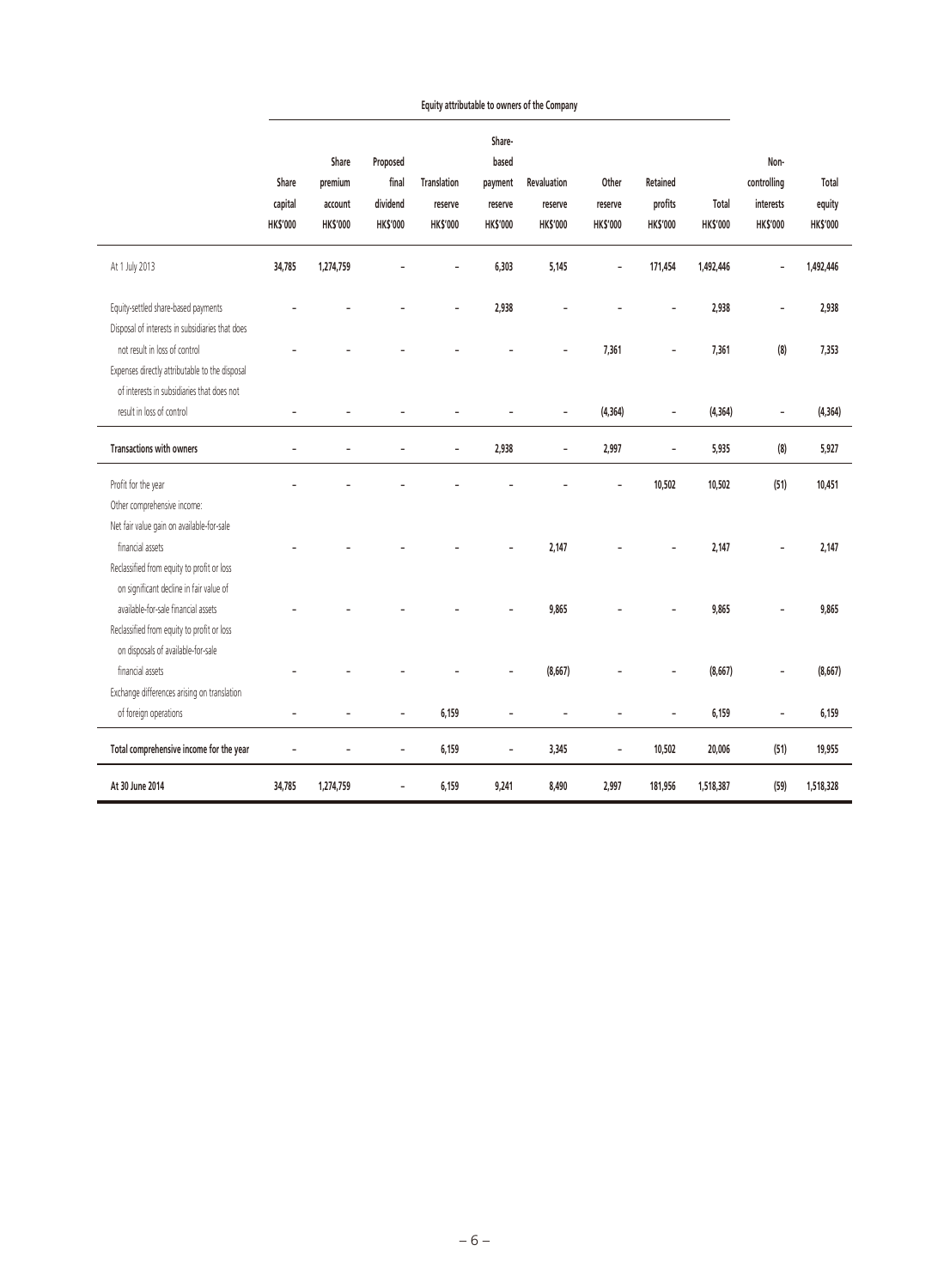#### **NOTES TO THE FINANCIAL STATEMENTS**

*For the year ended 30 June 2014*

#### **1. GENERAL INFORMATION**

Richfield Group Holdings Limited (the "Company") is an exempted company with limited liability under the Companies Law (2001 Second Revision) of the Cayman Islands. The address of its registered office is Cricket Square, Hutchins Drive, P.O. Box 2681, Grand Cayman KY1-1111, Cayman Islands and its principal place of business is Unit 1209, 12th Floor, Silvercord Tower 2, 30 Canton Road, Tsim Sha Tsui, Hong Kong. The Company's issued shares have been listed on the Main Board (the "Main Board") of The Stock Exchange of Hong Kong Limited (the "Stock Exchange") since 2 December 2010.

The principal activity of the Company is investment holding. Its subsidiaries (together with the Company referred to as the "Group") are principally engaged in the provision of property brokerage services, provision of schemes for property consolidation, assembly and redevelopment, property trading and property development. During the year, the Group set up a team for engaging in property investment and trading which management considers it is one of the ordinary activities of the Group and the revenue derived from this business is classified as revenue. Accordingly, certain comparative figures in segment information for the year ended 30 June 2013 have been restated. Other than this, there were no significant changes in the Group's operations during the year.

The consolidated financial statements have been prepared in accordance with Hong Kong Financial Reporting Standards ("HKFRSs") which collective term includes all applicable individual Hong Kong Financial Reporting Standards, Hong Kong Accounting Standards ("HKASs") and Interpretations issued by the Hong Kong Institute of Certified Public Accountants (the "HKICPA"). The consolidated financial statements also include the applicable disclosure requirements of the Hong Kong Companies Ordinance and the Rules Governing the Listing of Securities on the Stock Exchange.

The consolidated financial statements are presented in Hong Kong Dollars ("HK\$"), which is also the functional currency of the Company and all values are rounded to the nearest thousand ("HK\$'000") unless otherwise stated.

## **2. ADOPTION OF NEW AND AMENDED HKFRSS**

#### **2.1 Adoption of new and amended HKFRSs**

In the current year, the Group has applied for the first time the following new standards, amendments and interpretations (the "New HKFRSs") issued by the HKICPA, which are relevant to and effective for the Group's financial statements for the annual period beginning on 1 July 2013:

| Annual Improvements 2009-2011 Cycle                                 |
|---------------------------------------------------------------------|
| Disclosures – Offsetting Financial Assets and Financial Liabilities |
| Consolidated Financial Statements                                   |
| Joint Arrangements                                                  |
| Disclosure of Interests in Other Entities                           |
| Fair Value Measurement                                              |
|                                                                     |

Except as explained below, the adoption of these new and amended HKFRSs has no material impact on the Group's financial statements.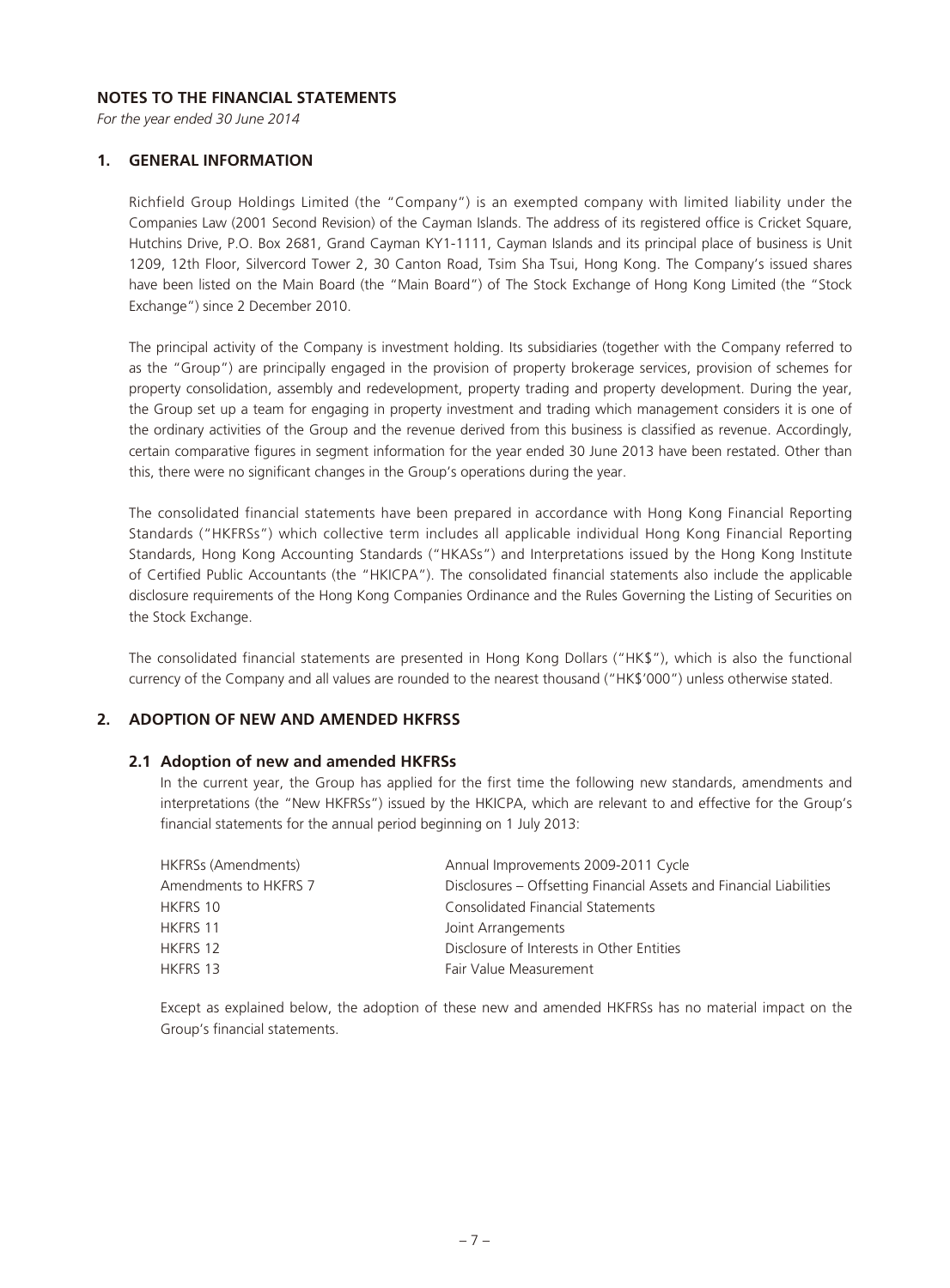## *HKFRS 10, Consolidated Financial Statements*

HKFRS 10 replaces the requirements in HKAS 27, Consolidated and Separate Financial Statements relating to the preparation of consolidated financial statements and HK SIC Interpretation 12, Consolidation – Special Purpose Entities. It introduces a single control model to determine whether an investee should be consolidated, by focusing on whether the entity has power over the investee (whether or not that power is used in practice), exposure or rights to variable returns from its involvement with the investee and the ability to use its power to affect the amount of those returns.

As a result of the adoption of HKFRS 10, the Group has changed its accounting policy with respect to determining whether it has control over an investee. The adoption does not change any of the control conclusions reached by the Group in respect of its involvement with other entities as at 1 July 2013.

#### *HKFRS 11, Joint Arrangements*

HKFRS 11, which replaces HKAS 31, Interests in Joint Ventures, divides joint arrangements into joint operations and joint ventures. Entities are required to determine the type of an arrangement by considering the structure, legal form, contractual terms and other facts and circumstances relevant to their rights and obligations under the arrangement. Joint arrangements which are classified as joint operations under HKFRS 11 are recognised on a line-by-line basis to the extent of the joint operator's interest in the joint operation. All other joint arrangements are classified as joint ventures under HKFRS 11 and are required to be accounted for using the equity method unless it is classified as held for sale (or included in a disposal group that is classified as held for sale) in the Group's consolidated financial statements. Proportionate consolidation is no longer allowed as an accounting policy choice.

As a result of the adoption of HKFRS 11, the Group has changed its accounting policy with respect to its interests in joint arrangements and re-evaluated its involvement in its joint arrangements. The Group has reclassified the investment from jointly controlled entity to joint venture. The investment continues to be accounted for using the equity method and therefore this reclassification does not have any material impact on the financial position and the financial result of the Group.

#### *HKFRS 12, Disclosure of Interests in Other Entities*

HKFRS 12 integrates and makes consistent the disclosures requirements about interests in subsidiaries, associates and joint arrangements. It also introduces new disclosure requirements, including those related to unconsolidated structured entities. The general objective of the standard is to enable users of financial statements to evaluate the nature and risks of a reporting entity's interests in other entities and the effects of those interests on the reporting entity's financial statements.

As the new standard affects only disclosure, there is no effect on the Group's financial position and performance.

#### *HKFRS 13, Fair Value Measurement*

HKFRS 13 provides a single source of guidance on how to measure fair value when it is required or permitted by other standards. The standard applies to both financial and non-financial items measured at fair value and introduces a fair value measurement hierarchy. The definitions of the three levels in this measurement hierarchy are generally consistent with HKFRS 7 "Financial Instruments: Disclosures". HKFRS 13 defines fair value as the price that would be received to sell an asset or paid to transfer a liability in an orderly transaction between market participants at the measurement date (i.e. an exit price). The standard removes the requirement to use bid and ask prices for financial assets and liabilities quoted in an active market. Rather the price within the bidask spread that is most representative of fair value in the circumstances should be used. It also contains extensive disclosure requirements to allow users of the financial statements to assess the methods and inputs used in measuring fair values and the effects of fair value measurements on the financial statements. HKFRS 13 is applied prospectively.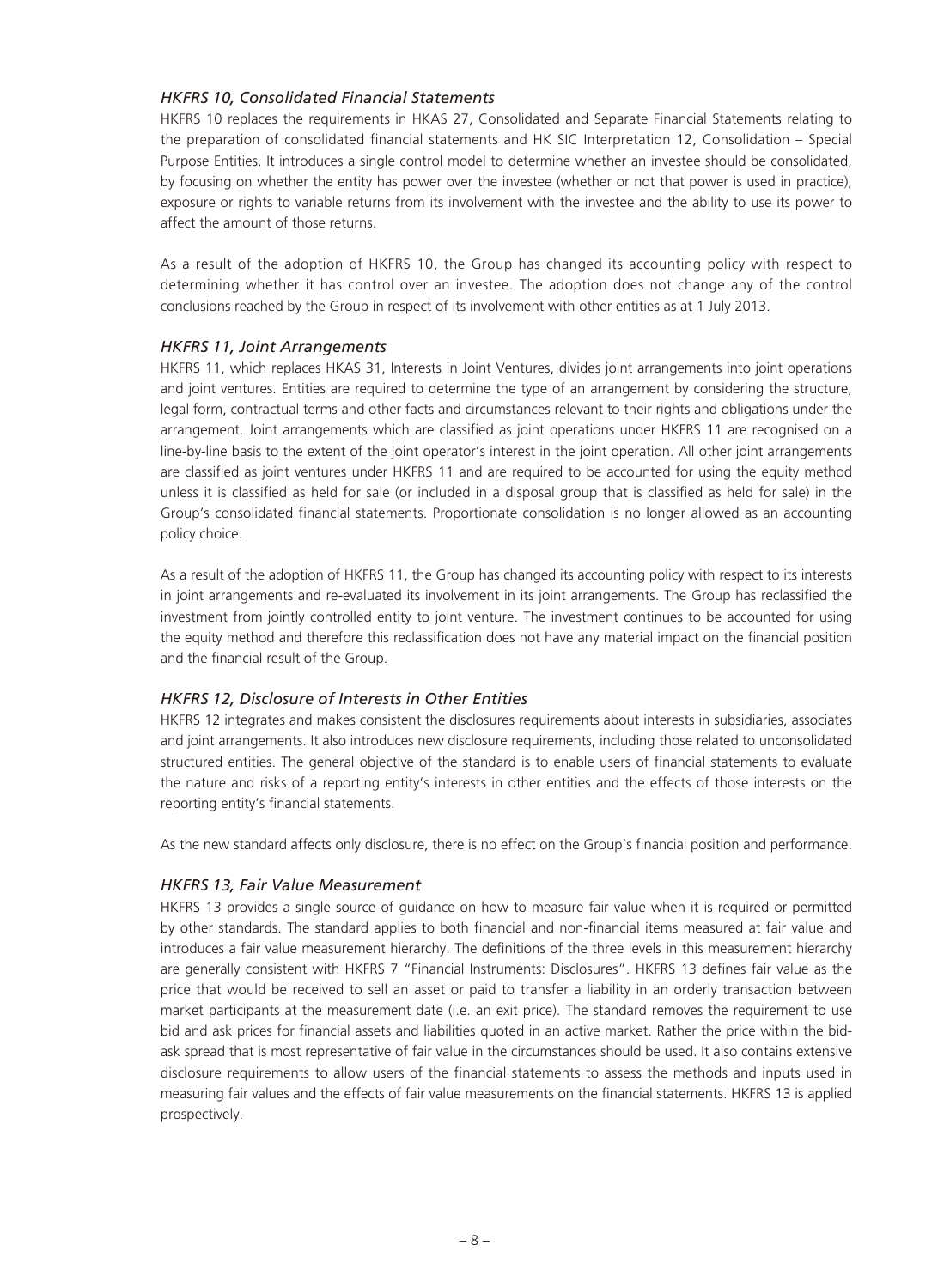HKFRS 13 did not materially affect any fair value measurements of the Group's assets and liabilities and therefore has no effect on the Group's financial position and performance. The standard requires additional disclosures about fair value measurements. Comparative disclosures have not been presented in accordance with the transitional provisions of the standard.

# **2.2 New and amended HKFRSs that have been issued but are not yet effective**

At the date of authorisation of these financial statements, certain new and amended HKFRSs have been published but are not yet effective, and have not been adopted early by the Group. The directors of the Company anticipate that all of the pronouncements will be adopted in the Group's accounting policy for the first period beginning after the effective date of the pronouncement. Information on new and amended HKFRSs that are expected to have impact on the Group's accounting policies is provided below. Certain new and amended HKFRSs have been issued but are not expected to have a material impact of the Group's financial statements.

# *HKFRS 9, Financial Instruments*

This standard is effective for accounting periods beginning on or after 1 January 2018. Under HKFRS 9, financial assets are classified into financial assets measured at fair value or at amortised cost depending on the entity's business model for managing the financial assets and the contractual cash flow characteristics of the financial assets. Fair value gains or losses will be recognised in profit or loss except for those non-trade equity investments, which the entity will have a choice to recognise the gains and losses in other comprehensive income. HKFRS 9 carries forward the recognition, classification and measurement requirements for financial liabilities from HKAS 39, except for financial liabilities that are designated at fair value through profit or loss, where the amount of change in fair value attributable to change in credit risk of that liability is recognised in other comprehensive income unless that would create or enlarge an accounting mismatch. In addition, HKFRS 9 retains the requirements in HKAS 39 for derecognition of financial assets and financial liabilities.

# *HKFRS 15, Revenue from Contracts with Customers*

This standard is effective for accounting periods beginning on or after 1 January 2017. HKFRS 15 establishes a single revenue recognition framework. An entity should recognise revenue to depict the transfer of promised goods or services to customers in an amount that reflects the consideration to which the entity expects to be entitled in exchange for those goods or services.

#### *Amendments to HKAS 32, Offsetting Financial Assets and Financial Liabilities*

This standard is effective for accounting periods beginning on or after 1 January 2014. The amendments clarify the offsetting requirements by adding appliance guidance to HKAS 32 which clarifies when an entity "currently has a legally enforceable right to set off" and when a gross settlement mechanism is considered equivalent to net settlement.

The directors of the Company are in the process of making an assessment of the potential impact of new and amended HKFRSs but are not yet in a position to state whether they could have material financial impact on the Group's results and financial position.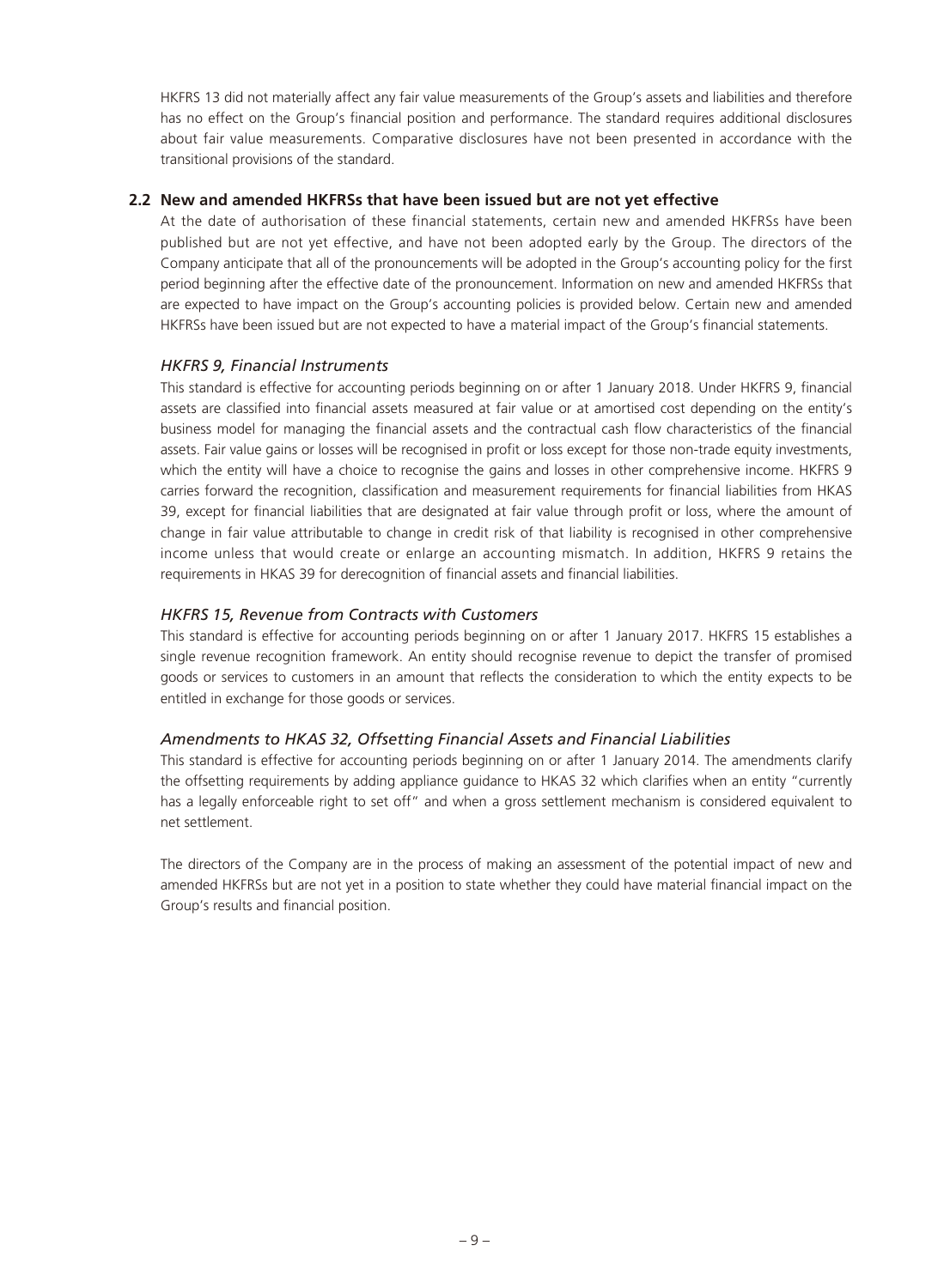# **3. SEGMENT INFORMATION**

The executive directors have identified the Group's four product and service lines as operating segments. These operating segments are monitored and strategic decisions are made on the basis of adjusted segment operating results.

There was no inter-segment sale and transfer during the year (2013: Nil).

|                                                 |                | Property Assembly and     |                | Property<br><b>Development Business</b> |                 | Property<br><b>Development Business</b> |                 | Property<br>Investment and |                |            |
|-------------------------------------------------|----------------|---------------------------|----------------|-----------------------------------------|-----------------|-----------------------------------------|-----------------|----------------------------|----------------|------------|
|                                                 |                | <b>Brokerage Business</b> |                | - Hong Kong                             |                 | - the United Kingdom                    |                 | <b>Trading Business</b>    |                | Total      |
|                                                 | 2014           | 2013                      | 2014           | 2013                                    | 2014            | 2013                                    | 2014            | 2013                       | 2014           | 2013       |
|                                                 | <b>HKS'000</b> | <b>HK\$'000</b>           | <b>HKS'000</b> | <b>HK\$'000</b>                         | <b>HK\$'000</b> | <b>HK\$'000</b>                         | <b>HK\$'000</b> | <b>HK\$'000</b>            | <b>HKS'000</b> | HK\$'000   |
|                                                 |                | (Restated)                |                | (Restated)                              |                 | (Restated)                              |                 | (Restated)                 |                | (Restated) |
| Reportable segment revenue:                     |                |                           |                |                                         |                 |                                         |                 |                            |                |            |
| From external customers                         | 63,356         | 100,440                   |                |                                         | 491,747         |                                         | 5,269           | 6,050                      | 560,372        | 106,490    |
| Reportable segment profit/(loss)                | (190, 613)     | (189, 375)                | (766)          | (267)                                   | 156,326         | 4,045                                   | 39,113          | 5,939                      | 4,060          | (179, 658) |
| Bank interest income                            | 303            | 456                       | 24             |                                         | 102             | 39                                      | 1               |                            | 430            | 495        |
| Depreciation                                    | 7,020          | 7,928                     |                |                                         |                 |                                         | 65              | $\overline{a}$             | 7,085          | 7,928      |
| Reversal of write-down of properties held       |                |                           |                |                                         |                 |                                         |                 |                            |                |            |
| for trading to its net realisable value         |                | (452)                     |                |                                         |                 |                                         |                 |                            |                | (452)      |
| Fair value gain on inventories reclassified     |                |                           |                |                                         |                 |                                         |                 |                            |                |            |
| as investment properties                        | 1,047          | -                         |                |                                         |                 |                                         |                 | -                          | 1,047          |            |
| Fair value gain on investment properties        |                |                           |                |                                         |                 | $\overline{a}$                          | 35,000          | $\overline{\phantom{0}}$   | 35,000         |            |
| Impairment loss in respect of goodwill          | 198,000        | 203,000                   |                |                                         |                 |                                         |                 | $\overline{a}$             | 198,000        | 203,000    |
| Reportable segment assets                       | 417,120        | 676,586                   | 445,784        | 446,569                                 | 11,189          | 314,419                                 | 259,523         | 191,509                    | 1,133,616      | 1,629,083  |
| Additions to non-current assets during the year |                | 1,828                     |                | $\overline{\phantom{a}}$                | ۰               | $\overline{a}$                          | 60,896          | $\overline{a}$             | 60,896         | 1,828      |
| Reportable segment liabilities                  | 171,972        | 183,970                   | 218,985        | 234,236                                 | 34,532          | 2,630                                   | 88,590          | 92,420                     | 514,079        | 513,256    |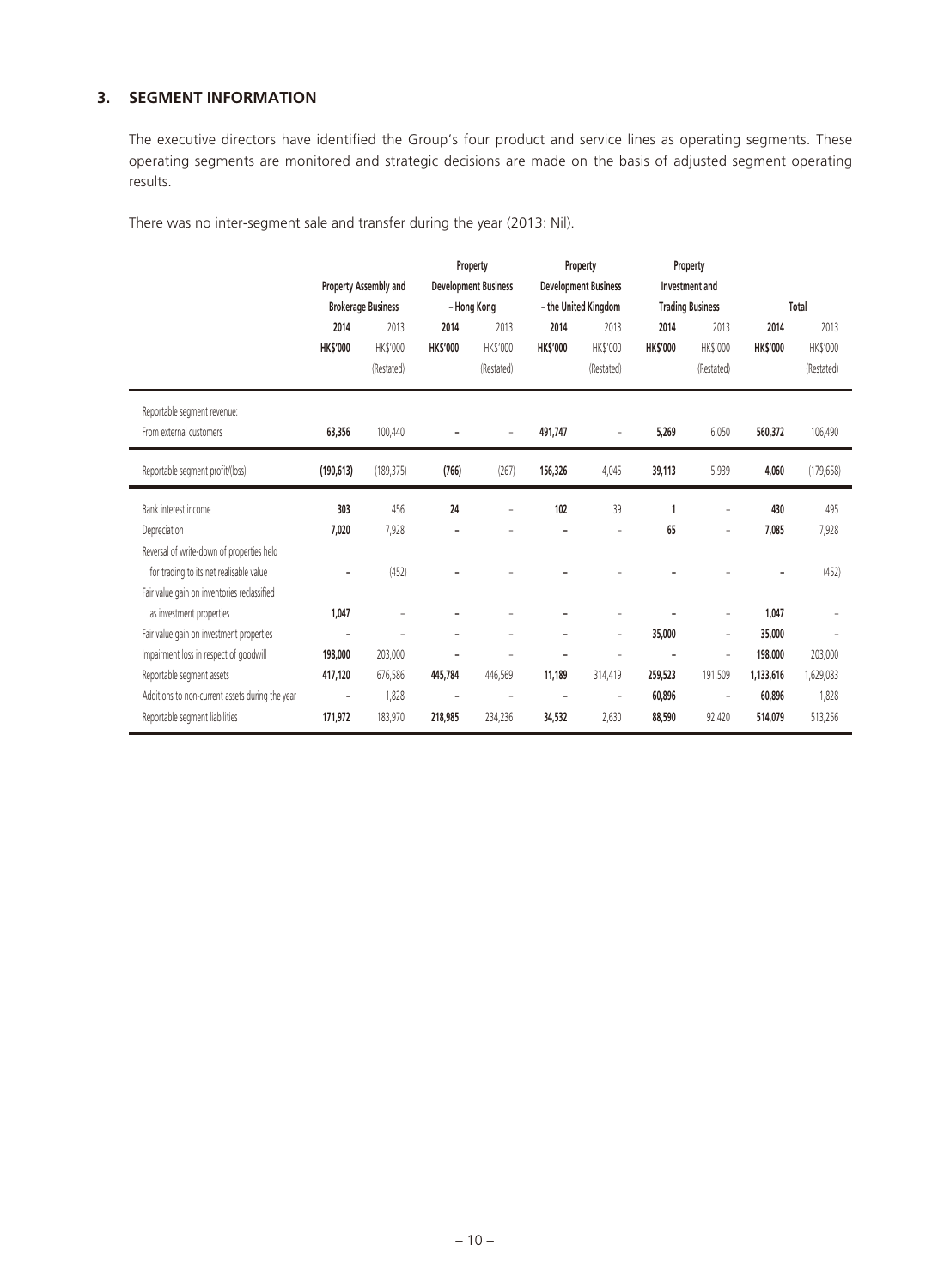The totals presented for the Group's operating segments reconcile to the Group's key financial figures as presented in the financial statements as follows:

|                                                                                                | 2014<br><b>HK\$'000</b> | 2013<br>HK\$'000<br>(Restated) |
|------------------------------------------------------------------------------------------------|-------------------------|--------------------------------|
| Reportable segment revenue<br>Rental income derived from new segment - Property Investment and | 560,372                 | 106,490                        |
| <b>Trading Business</b>                                                                        |                         | (6,050)                        |
| Consolidated revenue                                                                           | 560,372                 | 100,440                        |
| Reportable segment profit/(loss)                                                               | 4,060                   | (179, 658)                     |
| Renovation service income                                                                      | 41                      | 24                             |
| Net fair value gain on financial assets at fair value through profit or loss                   |                         | 1,009                          |
| Reclassified from equity to profit or loss on disposals of available-for-sale                  |                         |                                |
| financial assets                                                                               | 8,667                   | (9)                            |
| Reclassified from equity to profit or loss on significant decline                              |                         |                                |
| in fair value of available-for-sale financial assets<br>Interest income                        | (9,865)<br>6,430        | 6,010                          |
| Dividend income                                                                                | 10,167                  | 1,154                          |
| Share of profit of associates                                                                  | 104                     | 413                            |
| Share of profit of a joint venture                                                             | 106                     | 535                            |
| Finance costs                                                                                  |                         | (1)                            |
| Exchange gain/(loss), net                                                                      | 40,066                  | (5,966)                        |
| Equity-settled share-based payments                                                            | (2,938)                 | (3, 505)                       |
| Corporate salaries and allowances                                                              | (3,929)                 | (3,380)                        |
| Depreciation on corporate property, plant and equipment                                        | (733)                   | (441)                          |
| Corporate rent and rates                                                                       | (4, 301)                | (3, 560)                       |
| Unallocated corporate expenses                                                                 | (3, 169)                | (3,088)                        |
| Profit/(Loss) before income tax                                                                | 44,706                  | (190, 463)                     |
| Reportable segment assets                                                                      | 1,133,616               | 1,629,083                      |
| Available-for-sale financial assets                                                            | 100,753                 | 90,676                         |
| Financial assets at fair value through profit or loss                                          | 1,372                   | 607                            |
| Corporate cash and bank balances and short term deposits                                       | 685,361                 | 205,152                        |
| Share of net assets of associates                                                              | 517                     | 413                            |
| Share of net assets of a joint venture                                                         | 640                     | 535                            |
| Amounts due from associates                                                                    | 104,142                 | 72,415                         |
| Amounts due from a joint venture                                                               | 4,526<br>2,650          | 4,631                          |
| Other corporate assets                                                                         |                         | 2,326                          |
| Group assets                                                                                   | 2,033,577               | 2,005,838                      |
| Reportable segment liabilities                                                                 | 514,079                 | 513,256                        |
| Other corporate liabilities                                                                    | 1,170                   | 136                            |
| Group liabilities                                                                              | 515,249                 | 513,392                        |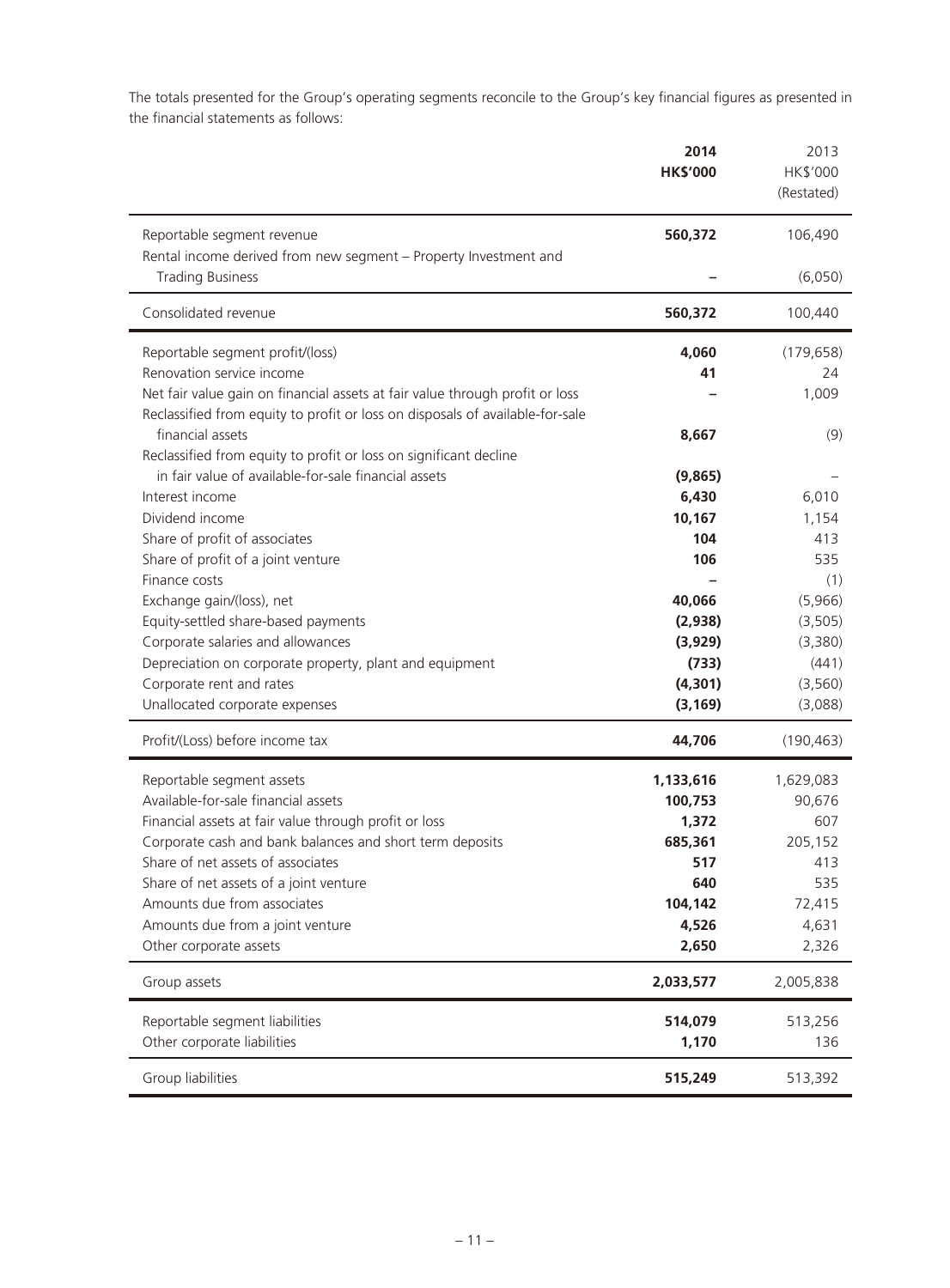The following table provides an analysis of the Group's revenue from external customers.

|                             | 2014<br><b>HK\$'000</b> | 2013<br>HK\$'000<br>(Restated) |
|-----------------------------|-------------------------|--------------------------------|
| Hong Kong<br>United Kingdom | 68,625<br>491,747       | 106,490                        |
|                             | 560,372                 | 106,490                        |

Non-current assets are located in Hong Kong. The geographical location of customers is based on the location at which the services were provided and the goods were delivered. The geographical location of non-current assets is based on the physical location of the assets.

During the year, there was neither revenue from external customers attributable to the Cayman Islands (domicile) (2013: Nil) nor non-current assets were located in the Cayman Islands (2013: Nil). The country of domicile is the country where the Company was incorporated.

Revenue from the major customers is as follows:

|                      | 2014<br><b>HK\$'000</b>  | 2013<br>HK\$'000 |
|----------------------|--------------------------|------------------|
| Customer A (note i)  | 59,100                   | 72,187           |
| Customer B (note i)  | $\overline{\phantom{0}}$ | 15,361           |
| Customer C (note ii) | 491,747                  |                  |
|                      | 550,847                  | 87,548           |

Notes:

(i) derived from the Property Assembly and Brokerage Business.

(ii) derived from the Property Development Business.

## **4. REVENUE**

The Group's principal activities are disclosed in note 1 to this result announcement. Revenue from the Group's principal activities recognised during the year is as follows:

|                                          | 2014<br><b>HK\$'000</b> | 2013<br>HK\$'000 |
|------------------------------------------|-------------------------|------------------|
| Commission income                        | 61,554                  | 99,283           |
| Lease management services income         | 1,802                   | 1,157            |
| Rental income from investment properties | 5,269                   |                  |
| Sale of properties under development     | 491,747                 |                  |
|                                          | 560,372                 | 100,440          |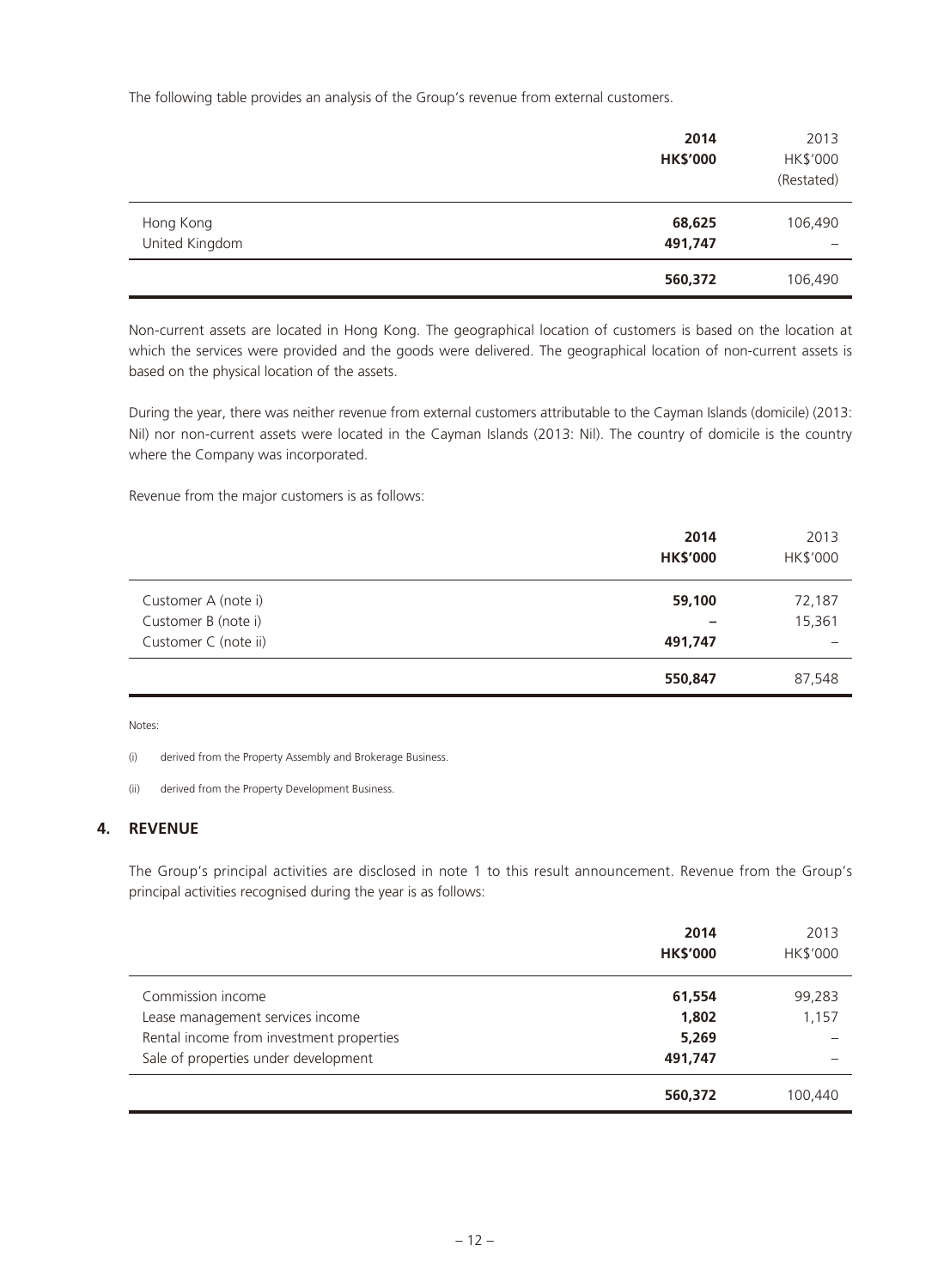# **5. OTHER INCOME**

|                                                                               | 2014<br><b>HK\$'000</b> | 2013<br>HK\$'000 |
|-------------------------------------------------------------------------------|-------------------------|------------------|
| Interest income                                                               | 6,860                   | 6,505            |
| Dividend income                                                               | 10,167                  | 1,154            |
| Rental income from properties held for trading and properties under           |                         |                  |
| development                                                                   | 6,153                   | 5,158            |
| Rental income from investment properties                                      |                         | 6,050            |
| Renovation service income                                                     | 41                      | 24               |
| Net fair value gain on financial assets at fair value through profit or loss  |                         | 1,009            |
| Fair value gain on inventories reclassified as investment properties          | 1,047                   |                  |
| Fair value gain on investment properties                                      | 35,000                  |                  |
| Gain on disposal of property, plant and equipment                             |                         | 3                |
| Reclassified from equity to profit or loss on disposals of available-for-sale |                         |                  |
| financial assets                                                              | 8,667                   |                  |
| Exchange gain, net                                                            | 40,066                  |                  |
| Sundry income                                                                 | 947                     | 980              |
|                                                                               | 108,948                 | 20,883           |

# **6. PROFIT/(LOSS) BEFORE INCOME TAX**

|                                                                                            | 2014<br><b>HK\$'000</b> | 2013<br>HK\$'000 |
|--------------------------------------------------------------------------------------------|-------------------------|------------------|
| Profit/(Loss) before income tax is arrived at after charging/(crediting)<br>the following: |                         |                  |
| Auditor's remuneration                                                                     |                         |                  |
| - current year provision                                                                   | 766                     | 695              |
| - under-provision in respect of previous years                                             | 106                     | 8                |
| Cost of inventories recognised as expense, including:                                      |                         |                  |
| - cost of properties sold                                                                  | 340,004                 |                  |
| - reversal of write-down of properties held for trading                                    |                         |                  |
| to its net realisable value                                                                |                         | (452)            |
| Depreciation                                                                               | 7,818                   | 8,369            |
| Directors' remuneration                                                                    | 2,488                   | 2,865            |
| Equity-settled share-based payments                                                        | 2,938                   | 3,505            |
| Exchange (gain)/loss, net                                                                  | (40,066)                | 6,048            |
| Minimum lease payments under operating lease rentals                                       |                         |                  |
| for land and buildings                                                                     | 5,653                   | 5,221            |
| Reclassified from equity to profit or loss on disposals of available-for-sale              |                         |                  |
| financial assets                                                                           | (8,667)                 | 9                |
| Reclassified from equity to profit or loss on significant decline                          |                         |                  |
| in fair value of available-for-sale financial assets                                       | 9,865                   |                  |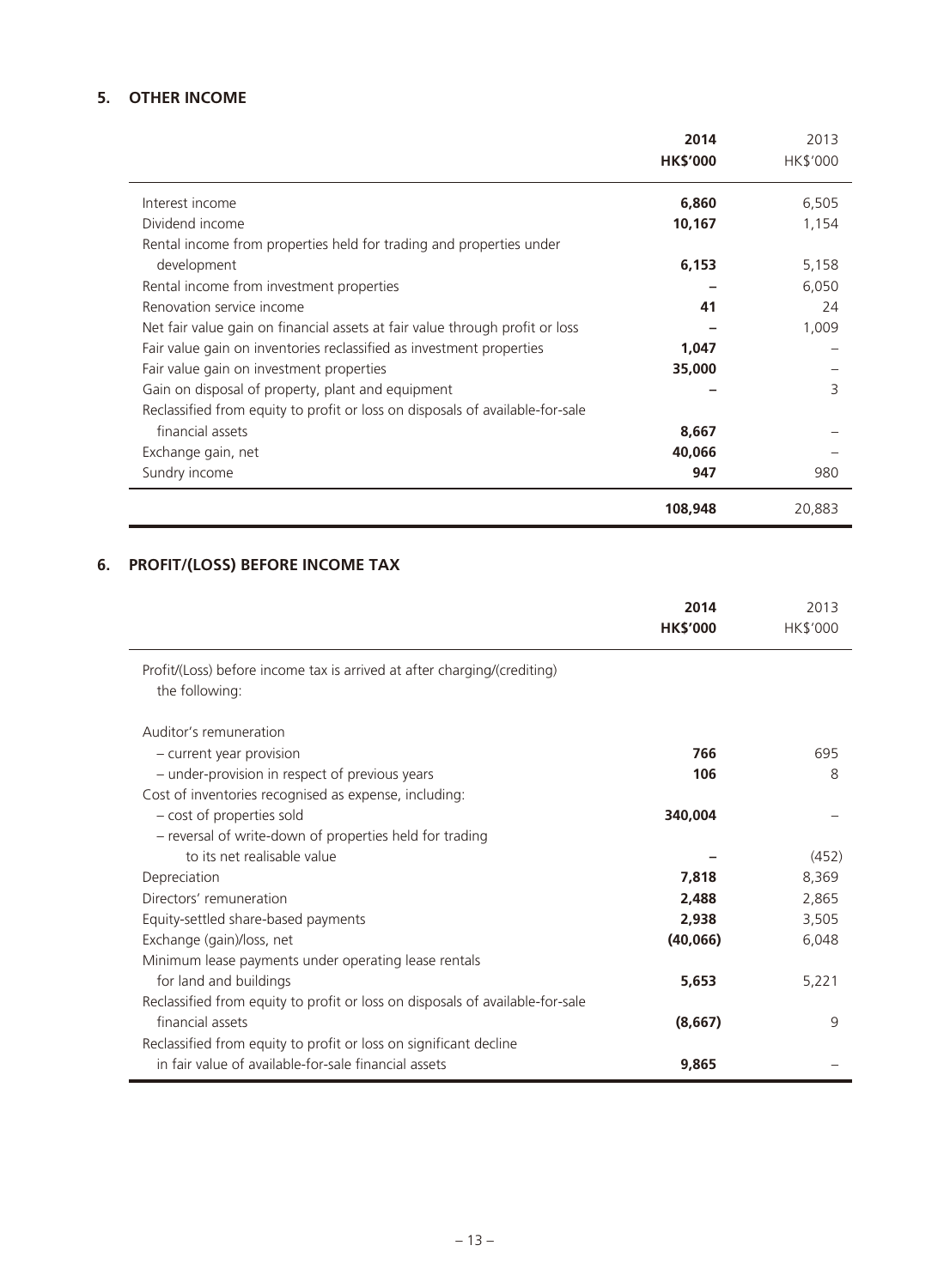# **7. INCOME TAX EXPENSE**

Hong Kong profits tax has been provided at the rate of 16.5% (2013: 16.5%) on the estimated assessable profits arising in Hong Kong for the year. Taxation for overseas subsidiaries is charged at the appropriate current rates of taxation ruling in the relevant countries.

Income tax in the consolidated income statement is as follows:

|                                                  | 2014<br><b>HK\$'000</b> | 2013<br>HK\$'000 |
|--------------------------------------------------|-------------------------|------------------|
| Current tax - Hong Kong profits tax              |                         |                  |
| Provision for the year                           | 1,756                   | 3,209            |
| (Over)/Under-provision in respect of prior years | (242)                   | 286              |
|                                                  | 1,514                   | 3,495            |
| <b>Current tax - Overseas</b>                    |                         |                  |
| Provision for the year                           | 32,992                  | 828              |
| Deferred tax                                     | (251)                   | 616              |
| <b>Total income tax expense</b>                  | 34,255                  | 4,939            |

Reconciliation between tax expense and accounting profit/(loss) at applicable tax rates:

|                                                                           | 2014<br><b>HK\$'000</b> | 2013<br><b>HK\$'000</b> |
|---------------------------------------------------------------------------|-------------------------|-------------------------|
| Profit/(Loss) before income tax                                           | 44,706                  | (190, 463)              |
| Notional tax on profit or loss before income tax, calculated at the rates |                         |                         |
| applicable to profits/loss in the countries concerned                     | 14,417                  | (31, 268)               |
| Tax effect of share of profit of associates and a joint venture           | 96                      | (156)                   |
| Tax effect of non-deductible expenses                                     | 34,005                  | 37,761                  |
| Tax effect of non-taxable revenue                                         | (15, 829)               | (1,789)                 |
| Tax effect of temporary difference not recognised                         | 468                     | 176                     |
| Tax effect of unused tax losses not recognised                            | 1,340                   | 76                      |
| Tax effect of prior year's unrecognised tax losses utilised this year     |                         | (147)                   |
| (Over)/Under-provision in prior years                                     | (242)                   | 286                     |
| Income tax expense                                                        | 34,255                  | 4.939                   |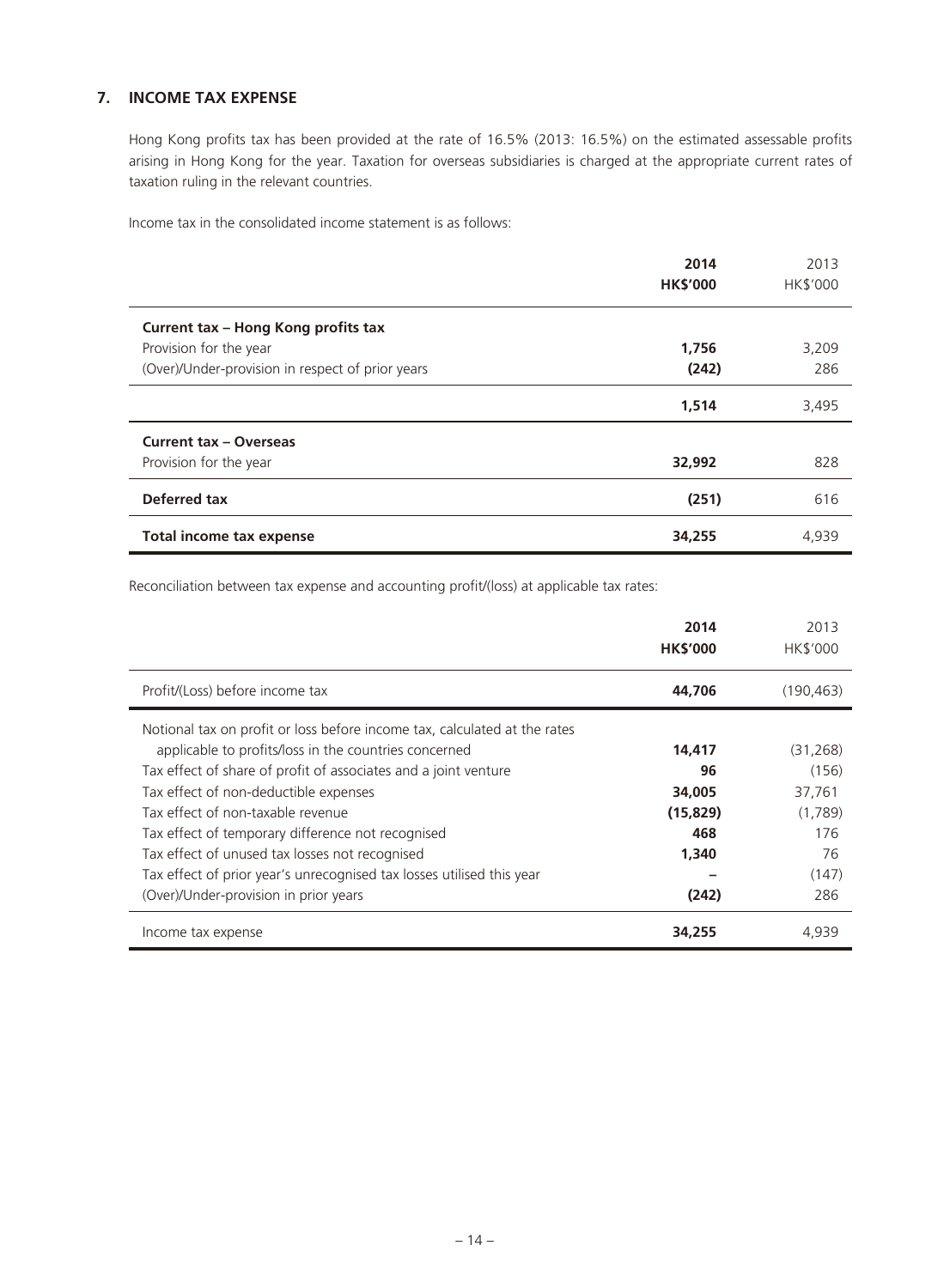# **8. DIVIDENDS**

- (a) The directors do not recommend the payment of final dividend for the year ended 30 June 2014 (2013: Nil).
- (b) Dividend attributable to the previous year approved and paid during the year:

|                                               | 2014<br><b>HK\$'000</b>  | 2013<br>HK\$'000 |
|-----------------------------------------------|--------------------------|------------------|
| Final dividend (2013: HK0.287 cent per share) | $\overline{\phantom{a}}$ | 9,983            |

# **9. EARNINGS/(LOSS) PER SHARE**

The calculation of basic and diluted earnings/(loss) per share is based on the following data:

|                                                                                                                                         | 2014      | 2013       |
|-----------------------------------------------------------------------------------------------------------------------------------------|-----------|------------|
| Profit/(Loss) for the year, attributable to owners<br>of the Company (HK\$'000)                                                         | 10,502    | (195, 402) |
| Number of shares ('000)<br>Weighted average number of ordinary shares for the purpose of basic<br>and diluted earnings/(loss) per share | 3,478,500 | 3,478,500  |

There were no diluted potential ordinary shares for the years ended 30 June 2014 and 2013 as the outstanding share options were out of the money for the purpose of the diluted earnings/(loss) per share calculation.

# **10. GOODWILL – GROUP**

Goodwill arose from the acquisition of Richfield Realty Limited in 2007. The net carrying amount of HK\$73,000,000 (2013: HK\$271,000,000) as at 30 June 2014 is attributable to the Property Assembly and Brokerage Business.

The recoverable amounts of the cash generating unit (the "CGU") engaged in the Property Assembly and Brokerage Business were determined based on value-in-use calculations, using cash flow projections based on financial budgets covering a five-year period approved by management and valued by the independent professional valuers. For the year ended 30 June 2014, the cash flows beyond the five-year period (2013: five-year period) were extrapolated using an average growth rate of 2% (2013: 2%). The growth rates reflected the long-term average growth rates of this CGU. The discount rate applied to cash flow calculation was 12% (2013: 9%).

Management's key assumptions include profit margins, which are determined based on past performance, its expectations for market share after taking into consideration of published market forecast and research and its expectation on the cooling measures on the Hong Kong property market. Management believes that this is the best available input for forecasting the property market. The growth rates used are generally consistent with the forecasts included in industry reports. The discount rates used are pre-tax and reflect specific risks relating to the relevant segments.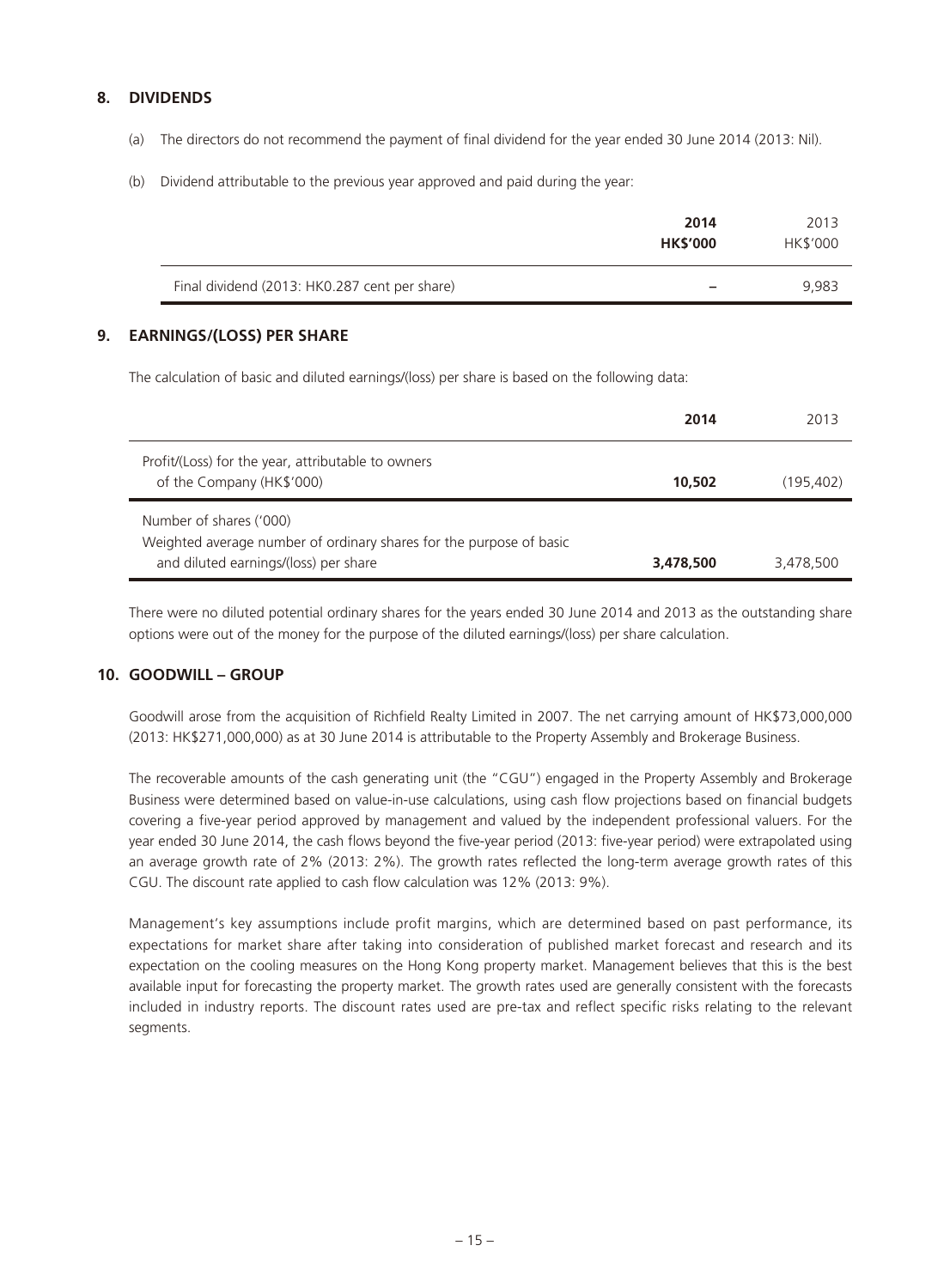Apart from the considerations described above in determining the value-in-use of the CGUs, the Group's management is not currently aware of any other probable changes that would necessitate changes in its key estimates.

|                                                                                           | 2014<br><b>HK\$'000</b> | 2013<br>HK\$'000 |
|-------------------------------------------------------------------------------------------|-------------------------|------------------|
| Cost<br>At 1 July and 30 June                                                             | 474,000                 | 474,000          |
| <b>Accumulated impairment loss</b><br>At 1 July<br>Impairment loss recognised in the year | 203,000<br>198,000      | 203,000          |
| At 30 June                                                                                | 401,000                 | 203,000          |
| Net carrying amount                                                                       | 73,000                  | 271,000          |

Given (i) various cooling measures of the Hong Kong Special Administration Region (the "HK Government") to manage the excess demand on housing and curb property prices for both residential and non-residential properties cause a sustainable impact on the property market and a much poor market sentiment for property assembly and brokerage business. It has further slowed down the transaction volume of properties during the year; (ii) the HK Government is keen on increasing the land supply so as to ensure the stable development of the property market. In February 2014, the Lands Department of the HK Government announced a new land sale program that 34 residential sites, i.e. 15,500 flats, are capable to be provided; and (iii) in June 2014, a new practice note of the "House" restrictions under the Government Leases has been circulated by the Lands Administration Office of the Lands Department in regards to a landmark judgement delivered by the Court of Final Appeal of Hong Kong in May 2013 and it may increase the cost of acquisition of land eventually, the property owners adopted a wait-and-see attitude towards the property market while the developers adopted a conservative purchasing strategy. As a result, some of the property assembly and brokerage projects of the Group were affected by the poor market sentiment and were temporarily suspended during the year.

As a result of these situations, which the directors have factored into their value-in-use calculations and forecast, the directors considered that there had been an impairment in goodwill of HK\$198,000,000 (2013: HK\$203,000,000) during the year.

## **11. TRADE RECEIVABLES – GROUP**

The Group generally allows a credit period of 1 month (2013: 1 month) to its trade customers within Property Assembly and Brokerage Business, in accordance with the terms of the mutual agreements after individual negotiations.

Based on the invoice dates, ageing analysis of trade receivables is as follows:

|                 | 2014<br><b>HK\$'000</b> | 2013<br>HK\$'000 |
|-----------------|-------------------------|------------------|
| Within 90 days  | 9,060                   | 25,108           |
| 91 to 180 days  | 2,850                   | 29,689           |
| 181 to 365 days | 1,393                   | 1,246            |
| Over 365 days   | 2,751                   | 2,630            |
|                 | 16,054                  | 58,673           |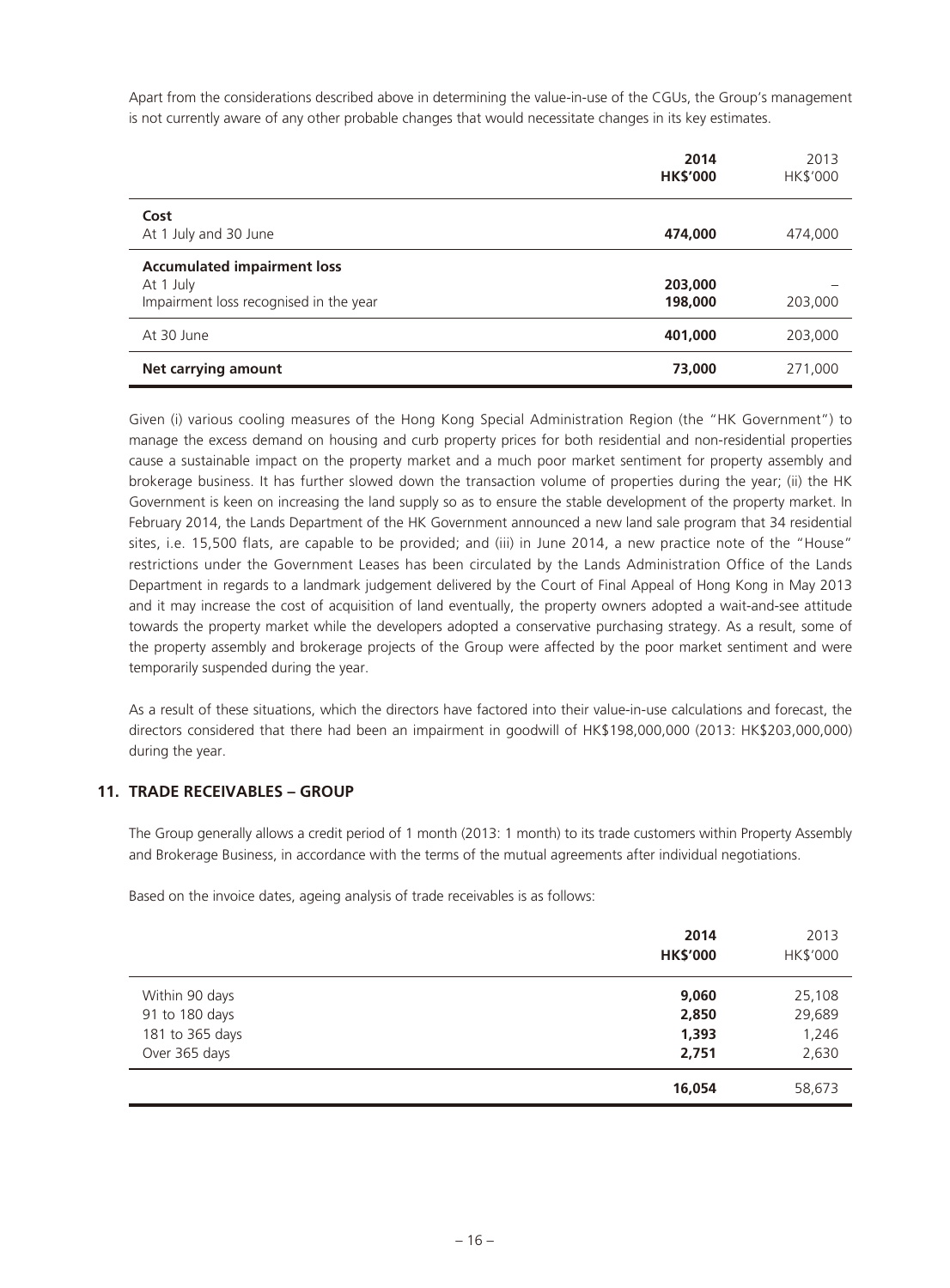All trade receivables are subject to credit risk exposure. Impairment on trade receivables is recognised when the debts are identified to be irrecoverable.

Based on the due dates, ageing analysis of trade receivables is as follows:

|                                                      | 2014<br><b>HK\$'000</b> | 2013<br>HK\$'000 |
|------------------------------------------------------|-------------------------|------------------|
| Neither past due nor impaired                        | 9,060                   | 25,108           |
| Less than 90 days past due<br>Over 90 days past due  | 2,850<br>4,144          | 29,689<br>3,876  |
| Trade receivables that are past due but not impaired | 6,994                   | 33,565           |
|                                                      | 16,054                  | 58,673           |

As at 30 June 2014, there was no amount denominated in a currency other than the functional currency of the entity to which they relate (2013: Nil).

Receivables that were neither past due nor impaired were due from the reputable customers for whom there was no recent history of default.

Receivables that were past due but not impaired related to a number of independent customers that had a good track record with the Group. Based on past experience, management believes that no impairment allowance is necessary in respect of these balances as there has not been a significant change in credit quality and the balances are still considered to be fully recoverable. The Group did not hold any collateral in respect of trade receivables past due but not impaired.

The directors of the Company consider that the fair values of trade receivables are not materially different from their carrying amounts because these amounts have short maturity periods on their inception.

#### **12. MATERIAL RELATED PARTY TRANSACTIONS**

## **12.1 The following transactions were carried out with the related parties:**

|                                                                       | 2014<br><b>HK\$'000</b> | 2013<br><b>HK\$'000</b> |
|-----------------------------------------------------------------------|-------------------------|-------------------------|
| Equipment acquired from a related company controlled by one           |                         |                         |
| of the substantial shareholders of the Company                        | 895                     | 257                     |
| Printing fees paid to a related company in which one of the directors |                         |                         |
| of the Company is a common director and controlled by one             |                         |                         |
| of the substantial shareholders of the Company                        | 367                     | 277                     |
| Rental expenses paid to a related company owned by a director         |                         |                         |
| of a subsidiary of the Company                                        | 886                     | 953                     |
| Rental expenses paid to a related company owned by one                |                         |                         |
| of the substantial shareholders of the Company                        | 3,840                   | 3,190                   |
| Dividend income received from a related company in which one          |                         |                         |
| of the directors of the Company is a common director and              |                         |                         |
| controlled by one of the substantial shareholders of the Company      | 9,380                   | 440                     |
|                                                                       | 15,368                  | 5,117                   |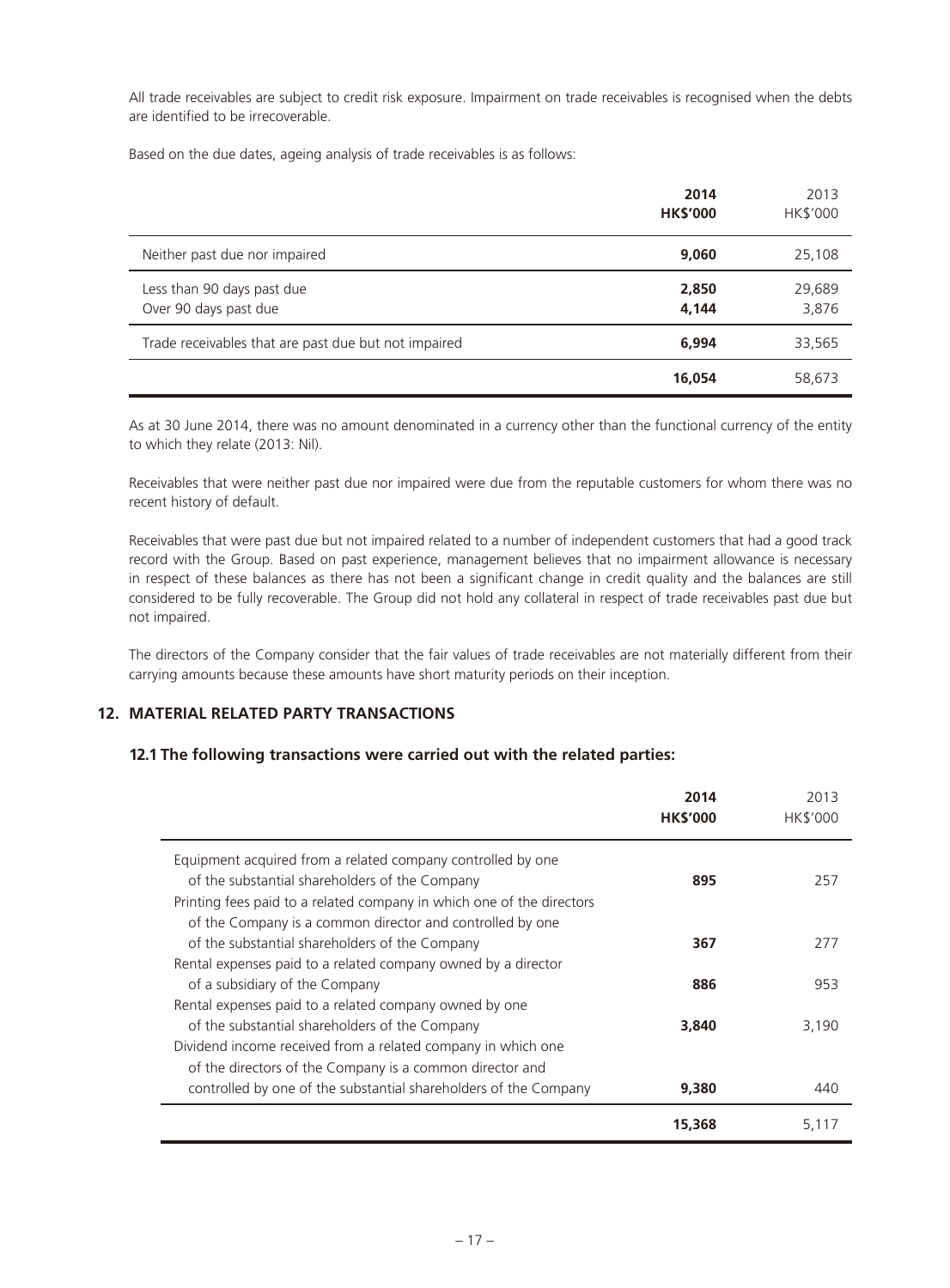These transactions were conducted at pre-determined prices in accordance with terms mutually agreed between the Group and these related parties. These transactions are conducted in the normal course of business.

# **12.2 Key management personnel compensation**

|                              | 2014<br><b>HK\$'000</b> | 2013<br>HK\$'000 |
|------------------------------|-------------------------|------------------|
| Short-term employee benefits | 9,760                   | 13,137           |

# **13. LITIGATION**

There was a litigation claim relating to labour dispute made against the Group. This claim concerned the former employee of the Group who made claim on account of alleged bonuses due in relation to the property assembly projects undertaken by the Group during their course of employment. The Labour Tribunal judged that the Group is liable to pay HK\$4,100,000 to the former employee. Accordingly, the provision for legal claim of HK\$4,100,000 has been provided in the financial statements for the year ended 30 June 2013. The Group appealed against the decision to the High Court. After the reporting date, by the judgment of Court of First Instance, the case was remitted to the Labour Tribunal for retrial in December 2014.

# **MANAGEMENT DISCUSSION AND ANALYSIS**

# **OVERVIEW**

Richfield Group Holdings Limited (the "Company") and its subsidiaries (collectively the "Group") is principally engaged in provision of property brokerage services, carrying out schemes for property consolidation, assembly and redevelopment, property investment and trading and property development. The Group is currently reviewing and analyzing the potential value and engaged in various property assembly projects, property investment and trading projects and redevelopment projects. Those projects that have been engaged are all residential and commercial properties which located in Hong Kong and London. In June 2014, a new practice note of the "House" restrictions under Government leases has been circulated by the Lands Administration Office of the Lands Department in regards to a landmark judgment delivered by the Court of Final Appeal of Hong Kong in May 2013. The Group is proceeding to evaluate the possible impact of the new practice note as well as the judgment on the engaged projects before deciding on the actions to be taken.

During the year, the Group has disposed of part of the equity interests in a redevelopment project in Hong Kong and its entire interests in the property in London to the independent third parties, which would not only strengthen the cash flow of the Group but also allow the Group to reallocate its resources for future development.

#### **FINANCIAL PERFORMANCE**

The Group recorded a turnover of approximately HK\$560,372,000 in the year under review, representing an increase of approximately 458% comparing with the previous financial year of approximately HK\$100,440,000. The significant increase in turnover was mainly attributable to the increase in revenue of the property development business. The property development business generated a turnover of approximately HK\$491,747,000 in the year under review, while there was no turnover for the previous fiscal year. The property assembly and brokerage business recorded a turnover of approximately HK\$63,356,000 in the year, representing a decrease of approximately 37% comparing with the previous fiscal year of approximately HK\$100,440,000.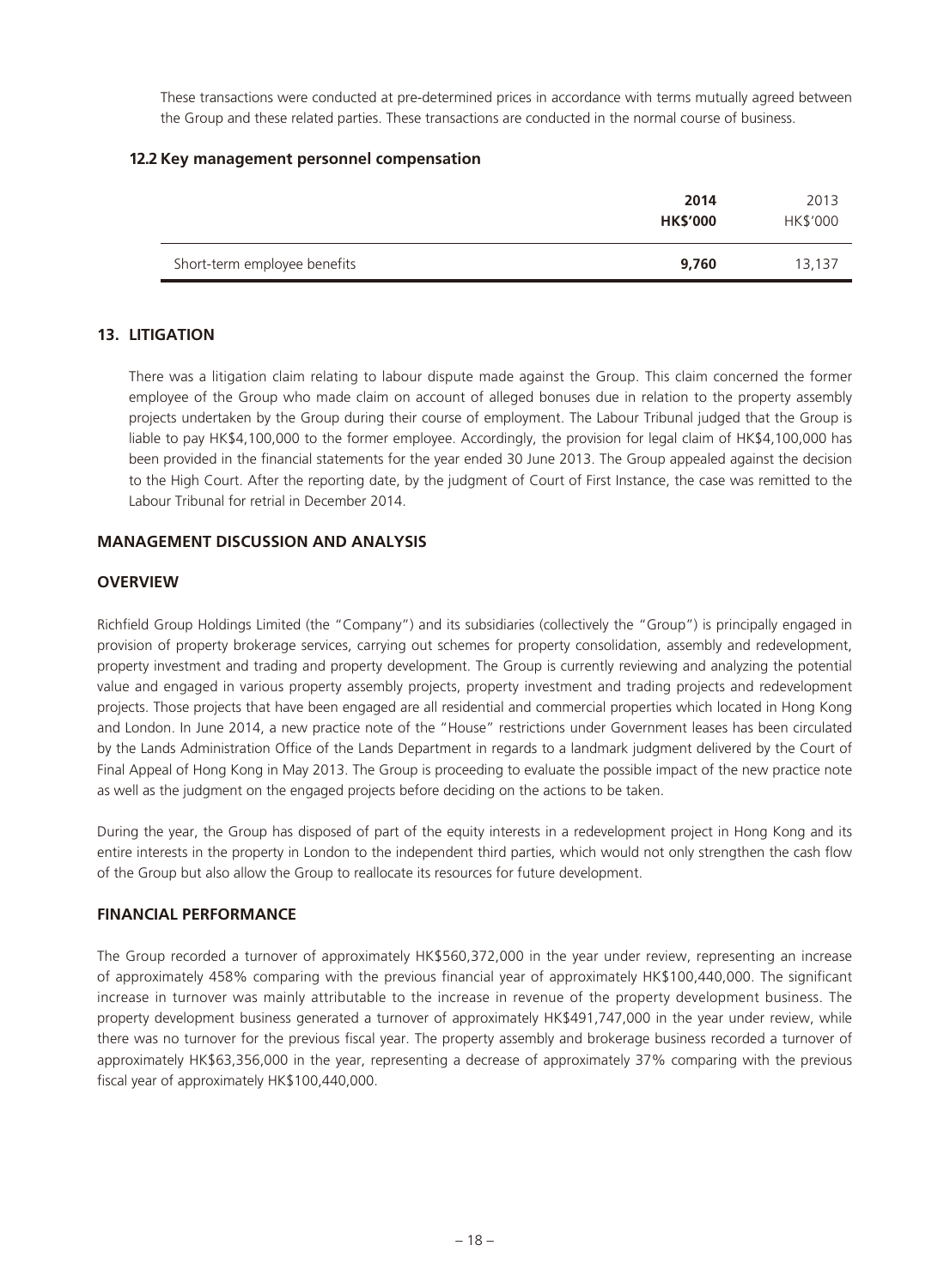Profit before income tax of the Group for the year under review was approximately HK\$44,706,000, while a loss before income tax of approximately HK\$190,463,000 was recorded for the previous financial year. The profit for the year under review was mainly attributable to the gain on disposal of the property in London, despite of the impairment of goodwill of HK\$198,000,000. Thus, the profit attributable to owners of the Company for the year was approximately HK\$10,502,000 when compared with the loss attributable to the owners of the Company of approximately HK\$195,402,000 for the last financial year.

# **BUSINESS OVERVIEW**

## **Property Assembly and Brokerage Business**

The growth of Hong Kong economy remained moderate in the first quarter of 2014, by 2.5% in real terms over a year earlier.

Globally, the United States Federal Reserve gradually tapered the asset purchase in January 2014 in which weakened the Hong Kong residential property market. Besides, many of the property buyers were sitting on the sidelines, which made the transaction volume further contracted during the year.

Various cooling measures of the Hong Kong Government to manage the excess demand on housing and curb property prices for both residential and non-residential properties have been passed by the Legislative Council in the year after their introduction in year 2012 and 2013. Furthermore, the Government is keen on increasing the land supply so as to ensure the stable development of the property market. In February 2014, the Lands Department of the Government announced a new land sale program that 34 residential sites, i.e. 15,500 flats, are capable to be provided. As a result, property owners kept sitting on the sideline and awaiting further changes and tendency of the market while developers adopted a conservative purchasing strategy. Although the acquisition costs were declined mildly during the year, the cooling measures of Government continued to affect the redevelopment plans of developers. Hence, some of the property assembly and brokerage projects of the Group were affected by the poor market sentiment and were temporarily suspended during the year.

During the financial year, the turnover from the property assembly and brokerage business recorded a decrease to approximately HK\$63,356,000, down by 37% from the last financial year of approximately HK\$100,440,000. The operating loss for the property assembly and brokerage business was approximately HK\$190,613,000 which has increased by approximately 0.65% when compared with the loss of approximately HK\$189,375,000 for the last financial year. The unfavorable result for the year was mainly attributable to the decrease in number of property assembly projects completed. The uncertain economic prospects as well as the Government demand management measures were the key factors of the deterioration in number of property assembly projects completed.

For the year ended 30 June 2014, the Group has completed 3 major assembly projects, which are mainly located in Kowloon, including Jordon, Tai Kok Tsui and Kowloon City etc. Those projects are mainly located along the metro line in the city. The total contract sum of the major completed projects and the total revenue for the major completed projects recorded for the year are approximately HK\$450,400,000 and HK\$27,707,000, respectively, while the total accumulated contract sum for those major completed projects since their commencement is approximately HK\$1,755,900,000. The revenue received for the year from those projects completed in previous year is approximately HK\$21,802,000 and the revenue received for the year from other incomplete project is approximately HK\$13,847,000.

As at 30 June 2014, the Group was reviewing, monitoring and engaging in various property assembly projects which are mainly located in Hong Kong Island and Kowloon. The projects located in Hong Kong Island are mainly in Sheung Wan, Causeway Bay, Western District, Quarry Bay and Aberdeen, etc. while the projects located in Kowloon are mainly in Mong Kok, Sham Shui Po, Tai Kok Tsui, Ho Man Tin, Kwun Tong, To Kwa Wan, Hunghom and Kowloon City etc.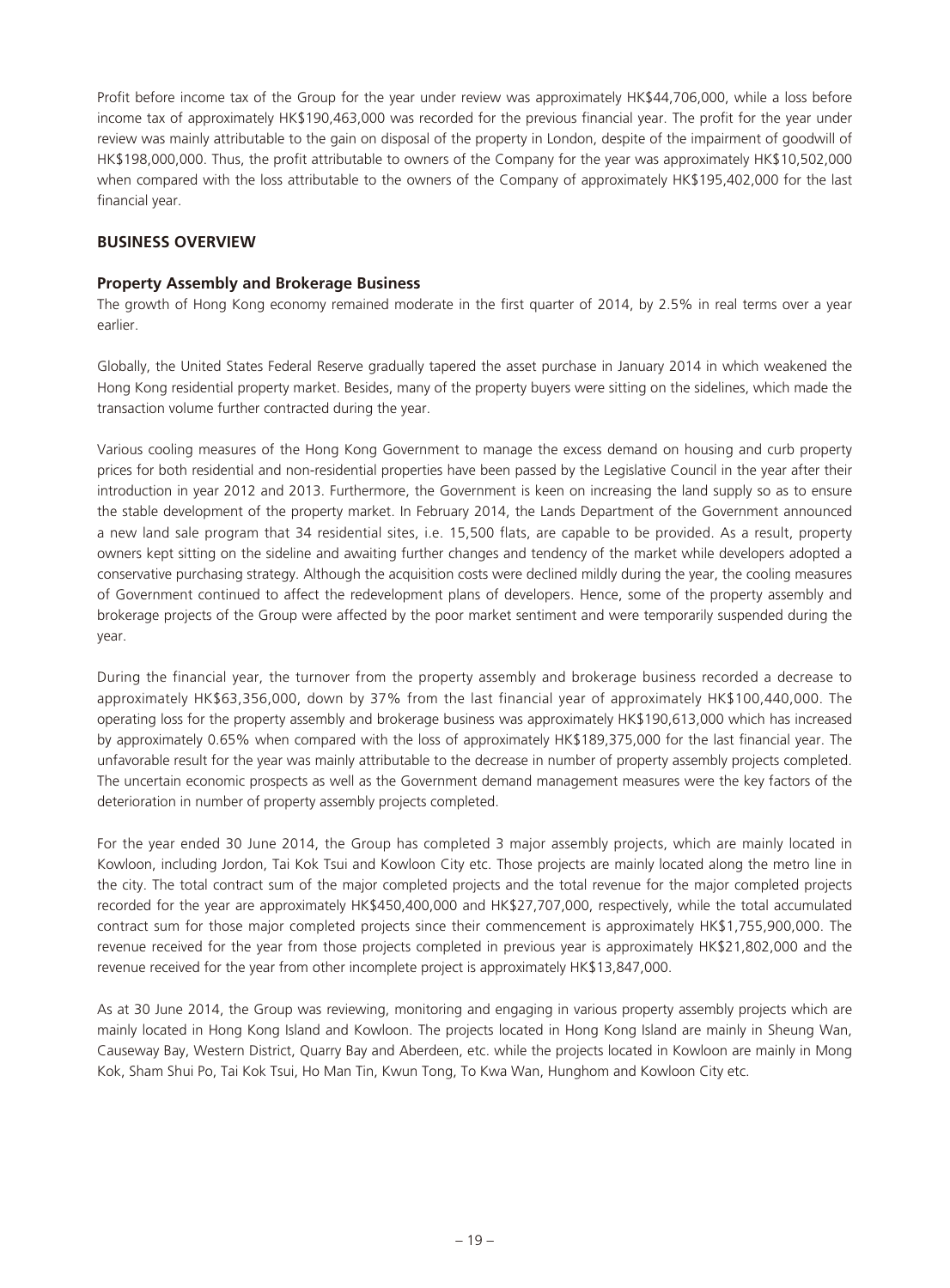# **Property Development Business**

During the year, the Group kept on expanding its property development business, but also continued to take a conservative strategy on investment in new projects in view of the uncertainties in the global scene. Various cooling measures by the Hong Kong Government on property market of Hong Kong and the gradual reduction on the asset purchases of the United States Federal Reserve, the overall residential flat prices in Hong Kong marked a slight decline during the year and the transaction volume was further contracted.

During the year under review, the Group was engaged in 3 property development projects, which are located in Hong Kong and London. A shareholder's agreement with a wholly owned subsidiary of Phoenix Asia Real Estate Investment, a client of the Group for establishing an associate for a property development project at Nos. 18-32 Junction Road, Kowloon, Hong Kong ("Junction Road Property"), which the Group has 30% equity interests, has been proceeded in 2011. The project has a site area of approximately 10,200 square feet and a gross floor area of approximately 84,000 square feet. The project will be developed into a composite residential and commercial building. The development work has been commenced in 2011 and is expected to be completed by the end of 2014.

In addition, the Group has acquired all the property units of another project at Nos. 142–154 Carpenter Road, Kowloon ("Carpenter Road Property") in June 2012. It has a site area of approximately 9,100 square feet. The Group held 100% equity interests of the project. On 17 January 2014, the Group has entered into a provisional agreement for sale and purchase to dispose 49% equity interests in those wholly owned subsidiaries which holds the Carpenter Road Property. The transaction was completed on 17 March 2014. The disposal represents a good opportunity for realization of the Group's investment in the Carpenter Road Property whilst allows the Group to maintain its interests in the redevelopment of the Carpenter Road Property.

Since there was a landmark judgment delivered by the Court of Final Appeal ("CFA") of Hong Kong in May 2013 for the definition of "House", these two projects were restricted under the relevant lease. On 25 June 2014, a new practice note for the "House" restrictions under Government leases has been circulated by the Lands Administration Office of the Lands Department in regards to the landmark judgment delivered by CFA. The applications regarding the redevelopment of the projects are still subject to review by the relevant government departments. At the same time, the Group is proceeding to evaluate the possible impact of the new practice note and the CFA Judgment on the redevelopment of the above two projects at this stage. In the meantime, the Group will co-operate with its joint venture partners to assess the possible impact of the new practice note and the CFA Judgment before deciding on the actions to be taken.

Apart from the two local property development projects, the Group had acquired another redevelopment project in central London at Nos. 119-122 Bayswater Road, London, United Kingdom in 2012. The property is located on Bayswater Road, which is directly opposite to Hyde Park. It is well served by London public transport with Underground Station located within one minute walking distance. During the year, the Group submitted an improved development planning to the City of Westminster and the new planning has been approved in March 2014. On 15 April 2014, the Group entered into a sales contract with an independent third party to dispose the entire interests in the property. The disposal was completed on 17 June 2014 with a gain of approximately HK\$151,743,000 and would strengthen the cash flow of the Group and will allow the Group to reallocate its resources for future development.

The Group will continue to explore the best possible business development proposal as well as to enhance the benefit of the shareholders while overcoming the challenges ahead.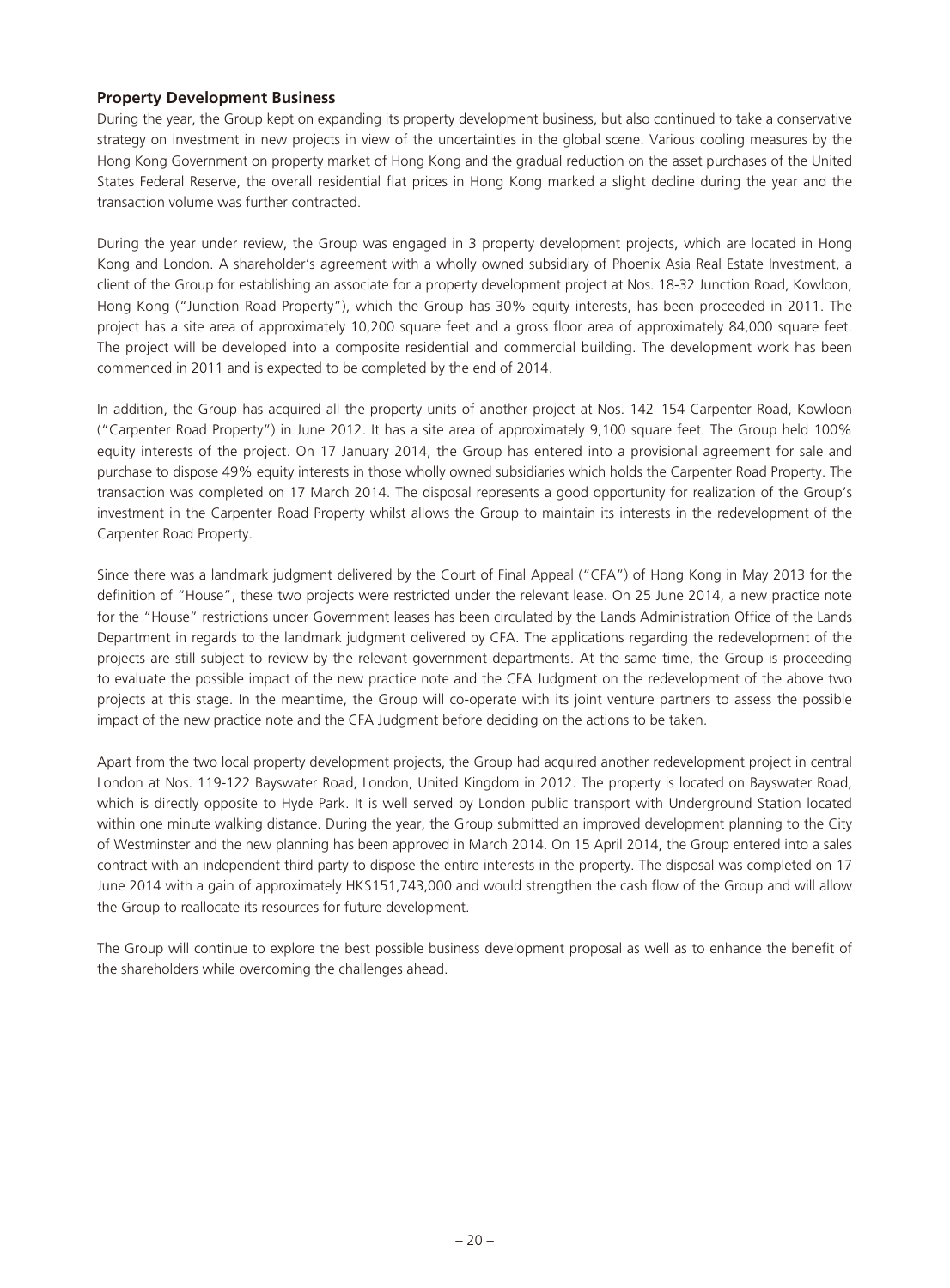## **Property Investment and Trading Business**

Due to the cooling measure of the Government, the revenue of property assembly and brokerage business has decreased significantly over the past few years. The Group has commenced to explore potential property investment and trading opportunities with a view to provide steady income source to the Group. The Group has acquired two potential commercial properties for investment purpose in previous years, which are located in Hong Kong Island and Kowloon.

## *Ground Floor Shop at Kimberley Road, Tsim Sha Tsui*

The property is located at the ground floor of Wing Lee Building at No. 27–31C Kimberley Road, Tsim Sha Tsui, Kowloon with approximately 3,340 square feet. It is currently leased by a local style restaurant. Being benefited by the appreciable growth of inbound tourism, the Group believes that this property could generate stable rental income for the Group.

# *Roof of Block C of Sea View Estate, North Point*

The other property is located at the front portion of the roof of Sea View Estate in North Point, which is facing the South of Victoria Harbour in Hong Kong Island. The Group believes that it can be converted into an eye-catching rooftop advertising signage with approximately 300 square meters. The construction work of the advertising signage is in progress and it is expected to be completed in December 2014.

During the financial year, the property investment and trading business recorded a gross rental income of approximately HK\$5,269,000. The operating profit for the property investment and trading business was approximately HK\$39,113,000 including a net gain on fair value of approximately 35,000,000. It is expected to provide a steady income source to the Group.

#### **Human Resources**

The Group employed approximately 56 (as at 30 Jun 2014) staff for the real estate team in the year. The Group understands that well-trained and experienced team members are essential to maintain a sustainable property assembly and brokerage business. Therefore, the Group constantly organized internal trainings and invited qualified guests to hold seminars in order to reinforce skills of the staff as well as to update the market information. The Group believes that comprehensive staff is the foundation of being a sustainable corporate.

#### **Corporate Social Responsibilities**

The Group concerns education and learning of the youngsters. They would be the foundation of our society in the future. Therefore, the Group has set up a "Richfield Group Scholarship" with local University for students studying the subject "Planning and Development" in Bachelor of Science in Property Management programme since 2012. The subject covers knowledge on urban planning in which the Group believes that it is an essential and important issue for the society. During the year, the nominated candidates of the academic year 2013-2014 have been awarded the scholarship according to their academic performance.

Besides, the Group also concerns about people living in old districts. During the process of property assembly, the Group often comes across people, including the elderly, tenants and underprivileged groups, who live in old districts and dilapidated buildings. Most of them are indeed lack of assistance. The Group has donated a total of HK\$10 million to the local non-government organization (the "NGO"), Po Leung Kuk (the "PLK"), to set up a charity fund since 2011. The fund is managed and operated by the PLK independently. The aim of the fund is to help the needy, who generally lack information about assistance and measures provided by the Government and NGOs.

In addition, the Group also sponsored various local charitable activities, such as sponsoring a musical organized by the "Spring-Time Experimental Theatre" and "Boom Theatre" for enriching the experience of a group of youngsters; forming staff teams to participate in a charitable competition of hiking organized by "Green Power" for promoting environmental protection etc.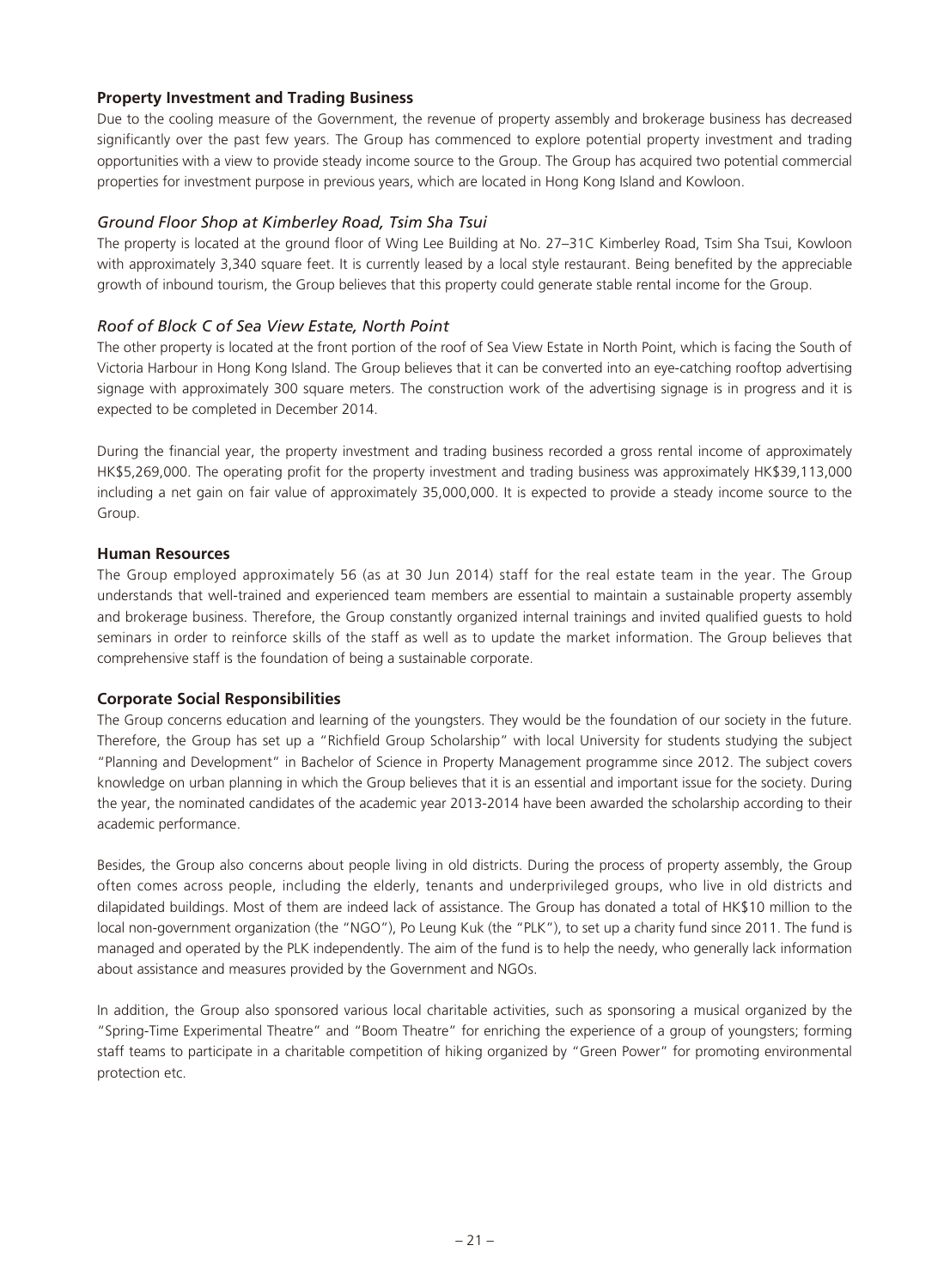# **PROSPECT**

The growth of Hong Kong economy remained moderate in the year. The Government sustains its effort of raising flat supply through land sale program and other terms of land supply sources. For the land sale program in 2014-2015, 34 residential sites that capable of providing a total of about 15,500 flats are included. Besides, since the Government introduced further demand management measures to curb property prices for both residential and non-residential properties in February 2013, the transaction volume of properties slowed down notably during the year. The number of short-term resale fell further to record low of 77 cases per month in the first quarter of 2014. Yet the property market is still under a fluctuated condition, property owners and developers stayed on the sideline and awaiting for further changes and tendency of the market.

Although the Government lowered the compulsory auction sales threshold of old building from 90% to 80% since 1 April 2010, it also stimulated the growth of the overall acquisition price of old buildings by landlords and owners. It became a new kind of worthwhile investment by purchasing old tenement buildings for redevelopment in these years. The increment of land supply of the Government, the high acquisition price as well as the demand management measures of the Government also affects the plans of developers, in which seriously challenging the property assembly and brokerage business of the Group. The Group will focus on the property assembly projects in various prime locations around the metro area. Besides, the Group will regularly review and manage the project mix to maintain and maximize the profitability.

In order to diversify the business scope, the Group has been engaging in property developments and property investment and trading so as to broaden the revenue base which benefit the Company and the shareholders as a whole in the long run. The Group has been exploring the business opportunities both locally and internationally. During the year, the Group has engaged in two local property development projects in Hong Kong. The experience of the Group obtained in those projects can be applicable to our future property development projects.

Since the demand and needs of urban residential property of Hong Kong was growing continuously, the Group would monitor the market situation closely while dedicated to develop strategically in the property assembly, brokerage and development business for driving considerable growth of the Group. The Group is conscious to monitor and analyze the impact of the local and global economy so as to make cautious business decisions and to adjust our development plan if necessary so as to maximize the return to the shareholders of the Company.

The Group has been committed to conducting the property assembly business since 2007. Apart from seeking business opportunities, the Group has also expanded its endeavours of improving the environment of the urban old districts as well as the quality of life among the neighbourhoods over the years.

#### **LIQUIDITY, FINANCIAL RESOURCES AND CAPITAL STRUCTURE**

As at 30 June 2014, the Group had net current assets of approximately HK\$984,022,000 (2013: approximately HK\$1,033,740,000) including cash and bank balances of approximately HK\$734,053,000 (2013: approximately HK\$242,013,000).

The gearing ratio was 6.5% as at 30 June 2014 (2013: 18.56%). The gearing ratio is derived by dividing the total of borrowings and finance lease liabilities by total assets. The gearing ratio has decreased for the financial year under review when compared to 30 June 2013 due to the repayment of bank borrowings for the properties under development, investment properties and leasehold properties for the year.

During the year, the Group financed its operations with its own working capital and bank borrowings. As at 30 June 2014, total unsecured and secured bank borrowings of the Group amounted to approximately HK\$130,752,000 (2013: approximately HK\$370,015,000), which are repayable within a period of not exceeding 5 years. Total other borrowings of the Group amounted to approximately HK\$1,836,000 (2013: approximately HK\$2,220,000), which are repayable within a period of not exceeding 5 years.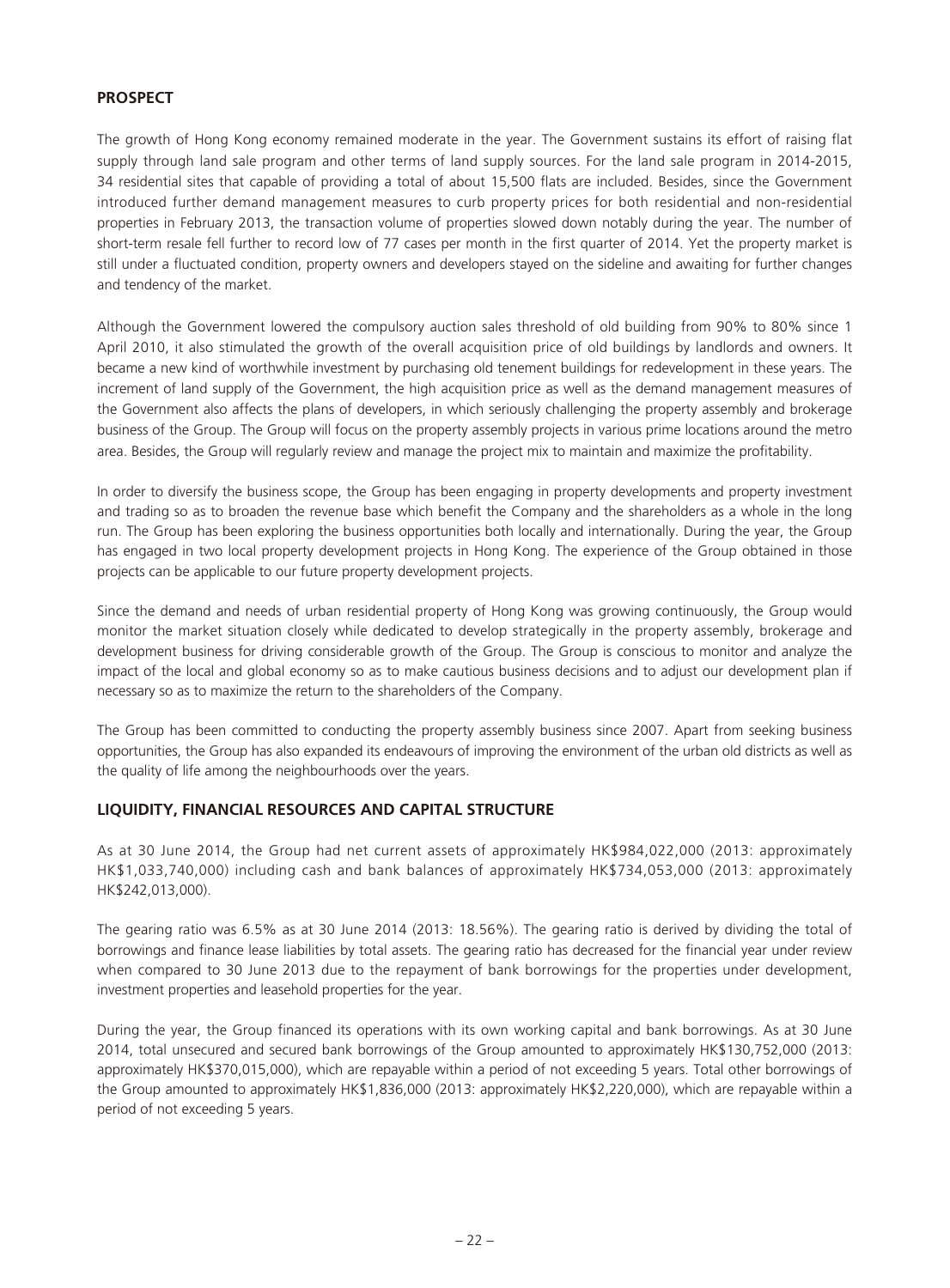### **SIGNIFICANT INVESTMENT HELD, MATERIAL ACQUISITIONS OR DISPOSALS OF SUBSIDIARIES AND AFFILIATED COMPANIES, AND FUTURE PLANS FOR MATERIAL INVESTMENTS OR CAPITAL ASSETS**

Save for those disclosed in this announcement, there were no significant investment held, material acquisitions or disposals of subsidiaries and affiliated companies during the year and there is no plan for material investments or capital assets as at the date of this announcement.

# **PLEDGE OF ASSETS**

As at 30 June 2014, properties under development, investment properties and leasehold properties of the Group with a carrying value of approximately HK\$0, HK\$225,000,000 and HK\$98,237,000 (30 June 2013: approximately HK\$435,901,000, HK\$190,000,000 and HK\$100,618,000), respectively were pledged to secure banking facilities for the Group.

#### **CONTINGENT LIABILITIES**

As at 30 June 2014, the Company had given guarantees of HK\$238,000,000 (2013: HK\$728,000,000) in respect of the banking facilities of the associate for the property development projects at Nos. 18-32 Junction Road, Kowloon, Hong Kong and the investment properties for those shops in Wing Lee Building, Kowloon, Hong Kong.

# **LEASE AND CONTRACTED COMMITMENTS**

The Group leases a number of properties under operating leases. The leases run for an initial period of two years (2013: two years), with an option to renew the lease and renegotiated the terms at the expiry date or at dates as mutually agreed between the Group and respective landlords/lessors. As at 30 June 2014 and 2013, none of the leases included contingent rentals.

At 30 June 2014, the total future minimum lease payments under non-cancellable operating leases payable by the Group are as follows:

|                              | 2014<br><b>HK\$'000</b>  | 2013<br>HK\$'000 |
|------------------------------|--------------------------|------------------|
| Within one year              | 1,173                    | 3,931            |
| In the second to fifth years | $\overline{\phantom{0}}$ | 1,105            |
|                              | 1,173                    | 5,036            |

# **CAPITAL COMMITMENTS**

|                                         | Group           |          | Company         |                 |
|-----------------------------------------|-----------------|----------|-----------------|-----------------|
|                                         | 2014            | 2013     | 2014            | 2013            |
|                                         | <b>HK\$'000</b> | HK\$'000 | <b>HK\$'000</b> | <b>HK\$'000</b> |
| Contracted but not provided for:        |                 |          |                 |                 |
| Available-for-sale financial assets     | 3,320           | 8,844    | 3,320           | 8,844           |
| Reconstruction of investment properties | 3,515           |          |                 |                 |
|                                         | 6,835           | 8,844    | 3,320           | 8,844           |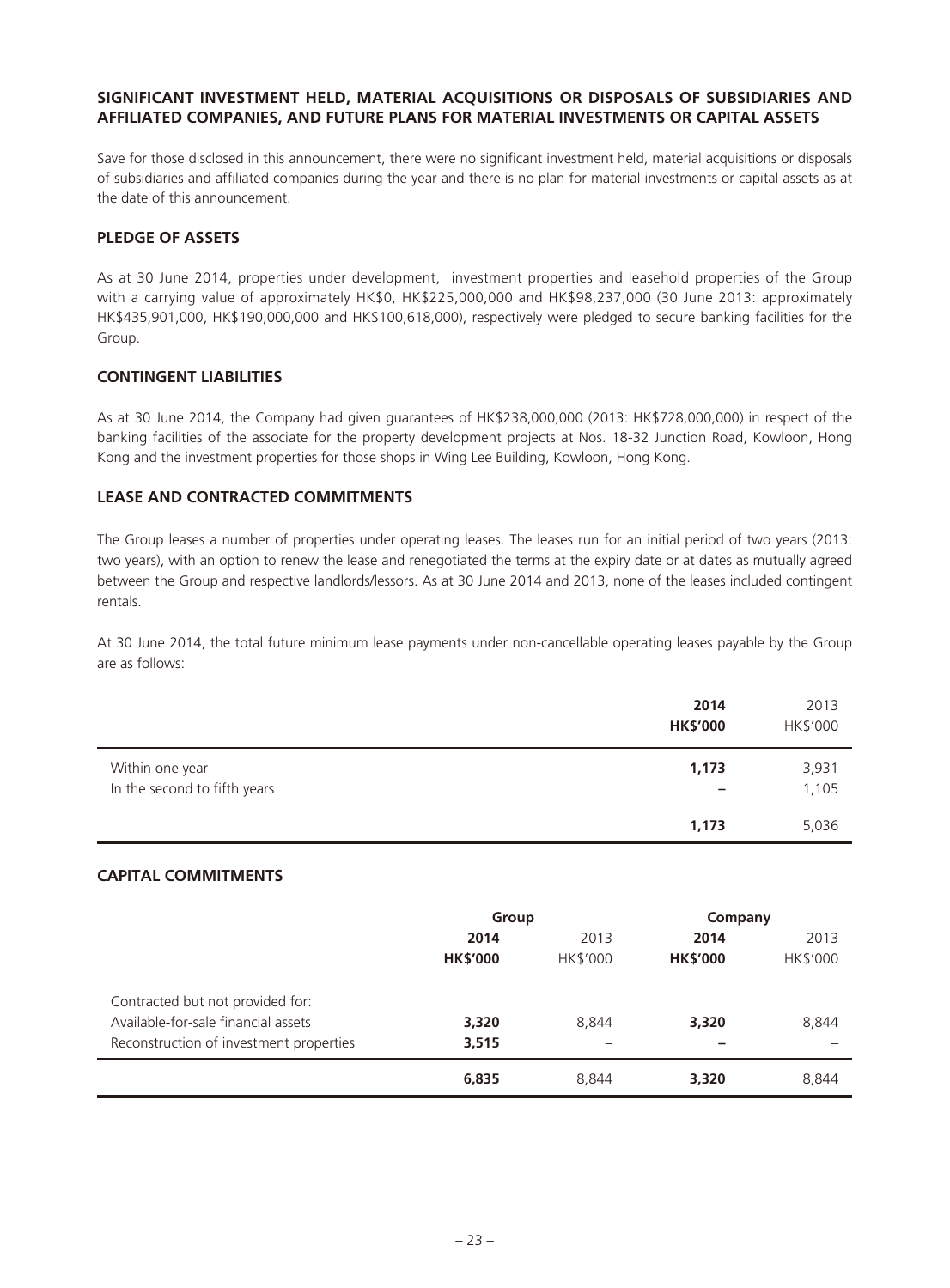## **FOREIGN EXCHANGE EXPOSURE**

The Group's income and expenditure during the year were denominated in United States dollars ("US\$"), British Pound ("GBP"), HK dollars ("HK\$") and Renminbi ("RMB"), and most of the assets and liabilities as at 30 June 2014 were denominated in US\$, GBP, HK\$ and RMB. Accordingly, the Board is of the view that, to a certain extent, the Group is exposed to foreign currency exchange risk. For the US\$ foreign exchange exposure, the Board believes the exposure is small as the exchange rate of US\$ to HK\$ is comparatively stable. However, the Group is exposed to RMB and GBP foreign exchange exposure and fluctuation of exchange rates of RMB and GBP against HK\$ could affect the Group's results of operations. During the year, no hedging transaction or arrangement was made since the exchange rate of RMB and GBP to HK\$ is also fairly stable.

# **TREASURY POLICIES**

The Group adopts a conservative approach towards its treasury policies. The Group strives to reduce exposure to credit risk by performing ongoing credit evaluations of the financial conditions of its customers. To manage liquidity risk, the Board closely monitors the Group's liquidity position to ensure that the liquidity structure of the Group's assets, liabilities and commitments can meet its funding requirements.

#### **SEGMENT INFORMATION**

The analysis of the principal activities and geographical locations of the operations of the Group are set out in note 3 to this result announcement.

#### **EMPLOYEES AND REMUNERATION POLICIES**

As at 30 June 2014, the Group had 105 (2013: 133) employees, including the directors of the Company ("Directors"). Total staff costs (including Directors' emoluments) were approximately HK\$39,441,000 for the year as compared to approximately HK\$67,992,000 in last year. Remuneration is determined with reference to market terms and the performance, qualification and experience of individual employee. Year-end bonus based on individual performance will be paid to employees as recognition of and reward for their contributions. Other benefits include contributions to statutory mandatory provident fund scheme to its employees in Hong Kong and share option scheme.

# **DIVIDEND**

The Board does not recommend the payment of a final dividend for the year ended 30 June 2014 (2013: Nil).

# **CLOSURE OF REGISTER OF MEMBERS**

The register of members of the Company will be closed from Thursday, 13 November 2014 to Tuesday, 18 November 2014, both days inclusive, during which period no transfer of shares will be registered. In order to attend the AGM, all transfer of shares, accompanied by the relevant share certificates and transfer forms, must be lodged with the Company's branch share registrars in Hong Kong, Tricor Tengis Limited at Level 22, Hopewell Centre, 183 Queen's Road East, Hong Kong for registration not later than 4:30 p.m. on Wednesday, 12 November 2014.

#### **CORPORATE GOVERNANCE PRACTICES**

The Company has adopted the code provisions set out in the Corporate Governance Code and Corporate Governance Report to the Appendix 14 (the "CG Code") of the Rules Governing the Listing of Securities on the Stock Exchange (the "Listing Rules"). The Company has complied with all CG Code during the year ended 30 June 2014 except for the code provisions A.2.1 and A.2.7 of the CG Code.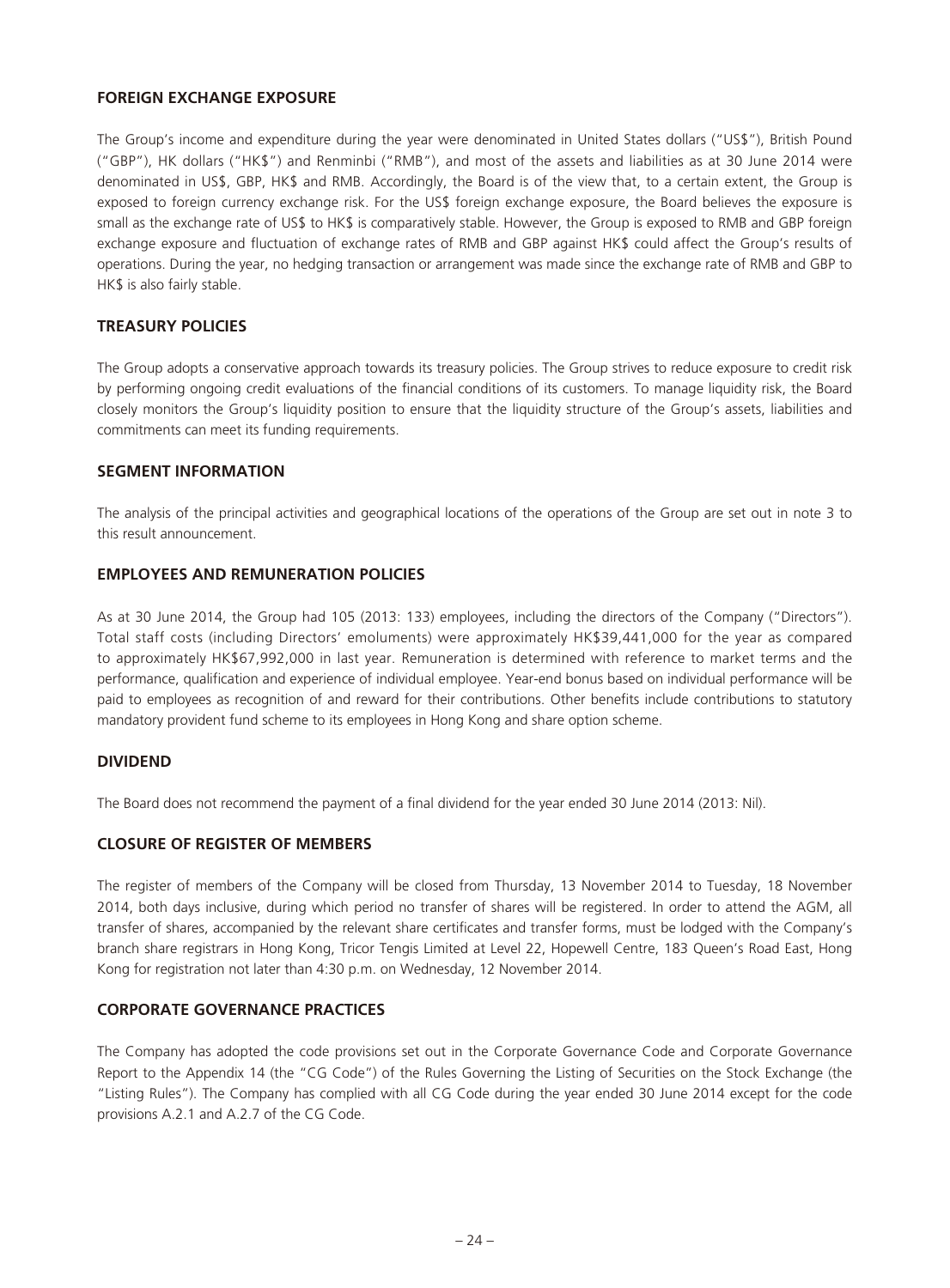Code provision A.2.1 of the CG Code specifies that the roles of chairman and chief executive officer (chief executive for the CG Code) should be separate and should not be performed by the same individual. The division of responsibilities between the chairman and chief executive officer (chief executive for the CG Code) should be clearly established and set out in writing.

Code provision A.2.7 of the CG Code specifies that the chairman should at least annually hold meetings with the nonexecutive directors (including independent non-executive directors) without the executive directors present. However, the post of chairman of the Company (the "Chairman") has been vacant since the resignation of Mr. Pong Wai San, Wilson ("Mr. Pong") as the Chairman with effect from 5 February 2008 and therefore no meeting of the Chairman and non-executive Directors has been held during the year ended 30 June 2014. If candidate with suitable skills and experience is identified within or outside the Group, the Company will make necessary arrangement for the new appointment at appropriate time.

# **CODE OF CONDUCT REGARDING SECURITIES TRANSACTIONS BY DIRECTORS**

The Company has adopted a code of conduct regarding securities transactions by Directors on terms no less exacting than the required standard of dealings set out in the Model Code for Securities Transactions by Directors of Listed Issuers (the "Model Code") as set out in the Appendix 10 of the Listing Rules. Having made specific enquiry of all Directors, the Company was not aware of any non-compliance with such required standard of dealings and its code of conduct regarding securities transactions by Directors throughout the year.

# **REMUNERATION COMMITTEE**

According to the Listing Rules, the Company has to set up a remuneration committee comprising a majority of independent non-executive Directors. The remuneration committee of the Company (the "Remuneration Committee") was established on 23 March 2007 with written terms of reference which were revised on 28 February 2011 and 30 March 2012 respectively. As at the date of this announcement, the Remuneration Committee consists of three members, of which all are independent non-executive Directors, namely Mr. Koo Fook Sun, Louis ("Mr. Koo"), Mr. Lung Hung Cheuk ("Mr. Lung") and Ms. Yeung Wing Yan ("Ms. Yeung"), which schedules to meet at least once a year. The chairman of the Remuneration Committee is Mr. Lung and the quorum necessary for the transaction of business is two.

The revised terms of reference of the Remuneration Committee are posted on the websites of the Stock Exchange and the Company.

The roles and functions of the Remuneration Committee include to make recommendation to the Board on the remuneration packages of individual executive Directors, which include benefits in kind, pension rights and compensation payments, including any compensation payable for loss and termination of their office or appointment, and make recommendations to the Board of the remuneration of non-executive Directors.

The Remuneration Committee held 2 meetings during the year to review the remuneration packages of all the Directors and senior management of the Company.

# **NOMINATION COMMITTEE**

According to code provision A.5 of the CG Code, the Company has to set up a nomination committee comprising a majority of independent non-executive Directors. The nomination committee of the Company (the "Nomination Committee") was established on 12 November 2007 with written terms of reference which were revised on 28 February 2011 and 30 March 2012 respectively. As at the date of this announcement, the Nomination Committee consists of three members, of which all are independent non-executive Directors, namely Mr. Koo, Mr. Lung and Ms. Yeung, which schedules to meet at least once a year. The chairwoman of the Nomination Committee is Ms. Yeung and the quorum necessary for the transaction of business is two.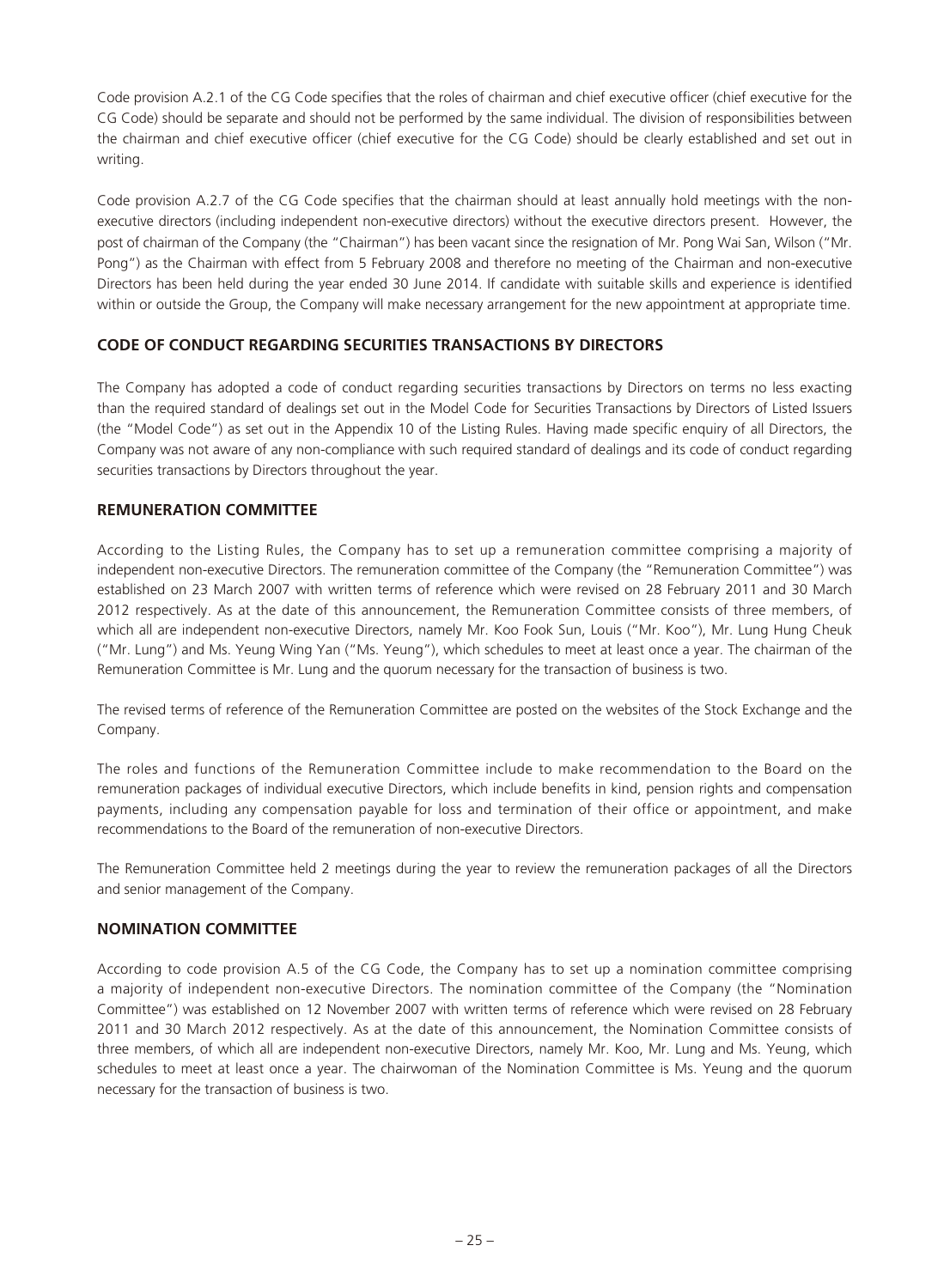The revised terms of reference of the Nomination Committee are posted on the websites of both the Stock Exchange and the Company.

The roles and functions of the Nomination Committee include nomination of the potential candidates for directorship, reviewing the nomination of the Directors, making recommendations to the Board for ensuring that all nominations are fair and transparent, reviewing and monitoring the implementation of the policy of diversity of the Board (the "Board Diversity Policy").

The Nomination Committee formulated the Board Diversity Policy. The Company recognises and embraces the benefits of having a diverse Board to enhance the quality of its performance. In designing the Board's composition, the Nomination Committee will consider a number of aspects, including but not limited to gender, age, cultural and educational background, ethnicity, professional experience, skills, knowledge and length of service. All Board appointments will be based on meritocracy, and candidates will be considered against objective criteria, having due regard for the benefits of diversity on the Board. The ultimate decision will be based on merit and contribution that the selected candidates will bring to the Board.

The Nomination Committee will review the Board Diversity Policy, as appropriate, to ensure its effectiveness and discuss any revisions that may be required, and recommend any such revisions to the Board for consideration and approval.

The Nomination Committee also monitors the implementation of the Board Diversity Policy and reports to the Board on the achievement of the measurable objectives for achieving diversity under the Board Diversity Policy.

The Nomination Committee held 4 meetings during the year to review the structure, size and composition of the Board, assess the independence of independent non-executive Directors, make recommendations to the Board relating to the renewal services of non-executive Director and independent non-executive Directors and to consider the set up of the Board Diversity Policy.

# **AUDIT COMMITTEE**

According to the Listing Rules, the Company has to establish an audit committee comprising at least three members who must be non-executive directors only, and the majority thereof must be independent non-executive directors, at least one of whom must have appropriate professional qualifications, or accounting or related financial management expertise. The audit committee of the Company (the "Audit Committee") was established on 23 March 2007 with written terms of reference which were revised on 28 February 2011 and 30 March 2012 respectively. During the year, the Audit Committee was chaired by Mr. Koo and as at the date of this announcement, all Audit Committee members are independent nonexecutive Directors, namely Mr. Koo, Mr. Lung and Ms. Yeung.

The revised terms of reference of the Audit Committee are available on the websites of the Stock Exchange and the Company.

The primary duties of the Audit Committee are to review and supervise the financial reporting process and internal controls system of the Group and provide advice and comments on the Company's draft annual reports and accounts, half year reports and quarterly reports to Directors.

The Audit Committee held 4 meetings during the year and had reviewed the audited consolidated financial statements for the year ended 30 June 2013 and the unaudited consolidated financial statements for the three months ended 30 September 2013, six months ended 31 December 2013 and nine months ended 31 March 2014 respectively, with the recommendations to the Board for approval; and to review the accounting principles and policies adopted by the Group and its financial reporting functions and internal control system. During the year, the Audit Committee met the Company's auditor twice.